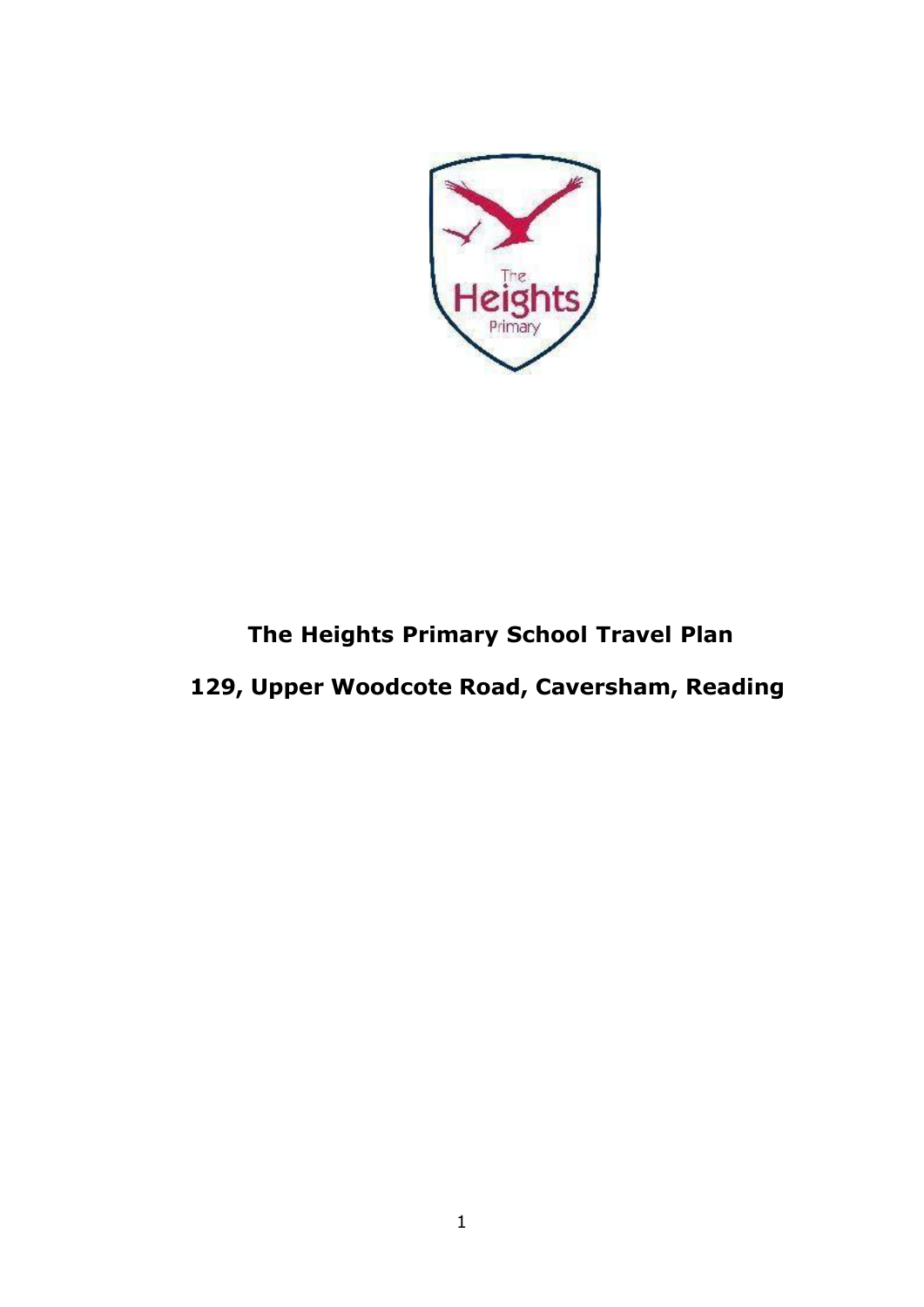

# **Contents**

| $\mathbf{1}$                  | Introduction               | $\mathsf{3}$   |
|-------------------------------|----------------------------|----------------|
| $\overline{2}$                | Policy Statement           | 4              |
| 3                             | Site Access & Travel Links | 5              |
| 4                             | Travel Survey Data         | $\overline{7}$ |
| 5                             | Objectives & Targets       | 9              |
| 6                             | Travel Plan Initiatives    | 12             |
| Administering the Travel Plan |                            | 12             |
| Appendix 1                    |                            | 17             |
| Appendix 2                    |                            | 18             |
| Appendix 3                    |                            | 20             |
| Appendix 4                    |                            | 21             |
| Appendix 5                    |                            | 22             |
| Appendix 6                    |                            | 24             |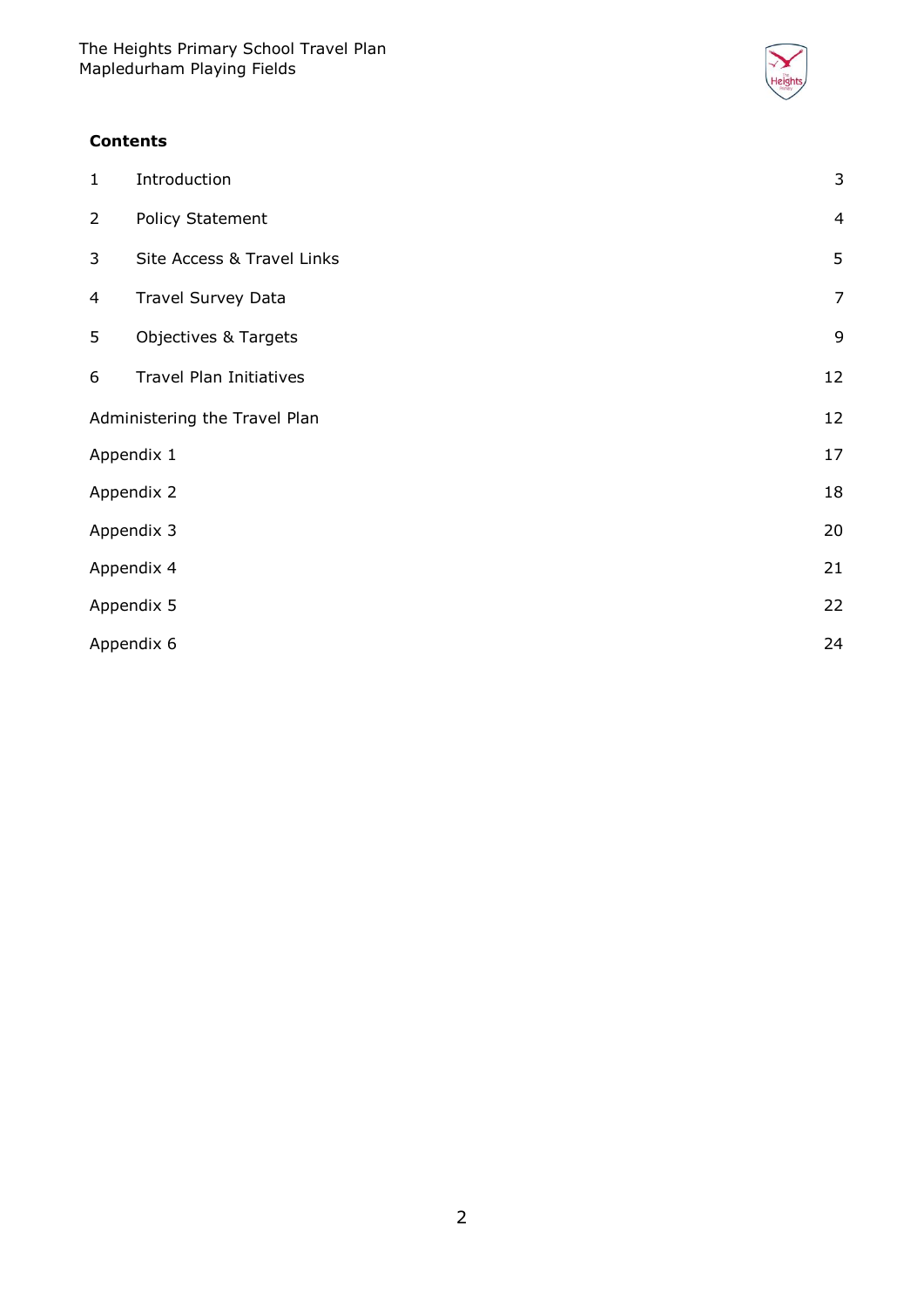#### <span id="page-2-0"></span>**1 Introduction**

1.1 The Heights Primary School is a community led school, developed as part of the government Free Schools Initiative. The school opened in September 2014 on a temporary site at 82 Gosbrook Rd (the site of the previous Caversham Nursery).

The catchment area for the school was set in partnership with Reading Borough Council (RBC) to serve the community of Caversham Heights and Mapledurham.

A cornerstone of the Trust's vision was to create a community school for the West Caversham and Mapledurham area that children could walk to, with neighboring children being able to attend the same school, helping to promote active travel and enhance a shared sense of community. With 8 schools to the east and none to the west, this wasn't possible before. The pressure on school places meant that the majority of children were unable to secure a place at their nearest school, being distributed amongst schools to the east, crossing Caversham twice a day, often by car as a result of the distance.

1.2 This Travel Plan (TP) is a living document that sets out a number of practical ways to reduce the amount of car trips made to a school, to encourage more walking, cycling and to improve safety on the school journey, promoting the vision on which the school was founded.

The purpose of the TP is to raise awareness among pupils and parents of the harmful effects of increasing car use on everyone's health, safety and independence. It raises awareness of the implications of travel choice and the benefits of encouraging more sustainable travel to school.

- 1.3 The permanent school site is at 129 Upper Woodcote Road in the heart of the school's catchment area. The new buildings were moved into in August 2021.
- 1.4 The Heights Primary School is wholly committed to the promotion of sustainable and healthy ways to travel to school. To assist with the promotion of this ethos the school joined the ModeShift STARS initiative in 2017.

Modeshift STARS (Sustainable Travel Accreditation and Recognition for Schools) is a national schools awards scheme that has been established to recognise schools that have demonstrated excellence in supporting cycling, walking and other forms of sustainable travel.

The school is currently a Bronze, Silver and Gold Star holder and is working towards the new Platinum Accreditation in the 2021 to 2022 academic year. The Heights Primary School has also been the Reading ModeShift STARS school of the year for the past three years. It is notable that the school has achieved huge success in the promotion of sustainable travel to school while being located at a considerable distance from its catchment. The move to the permanent school site inside the catchment area is helping us to increase opportunities to maximise sustainable transport modes to school.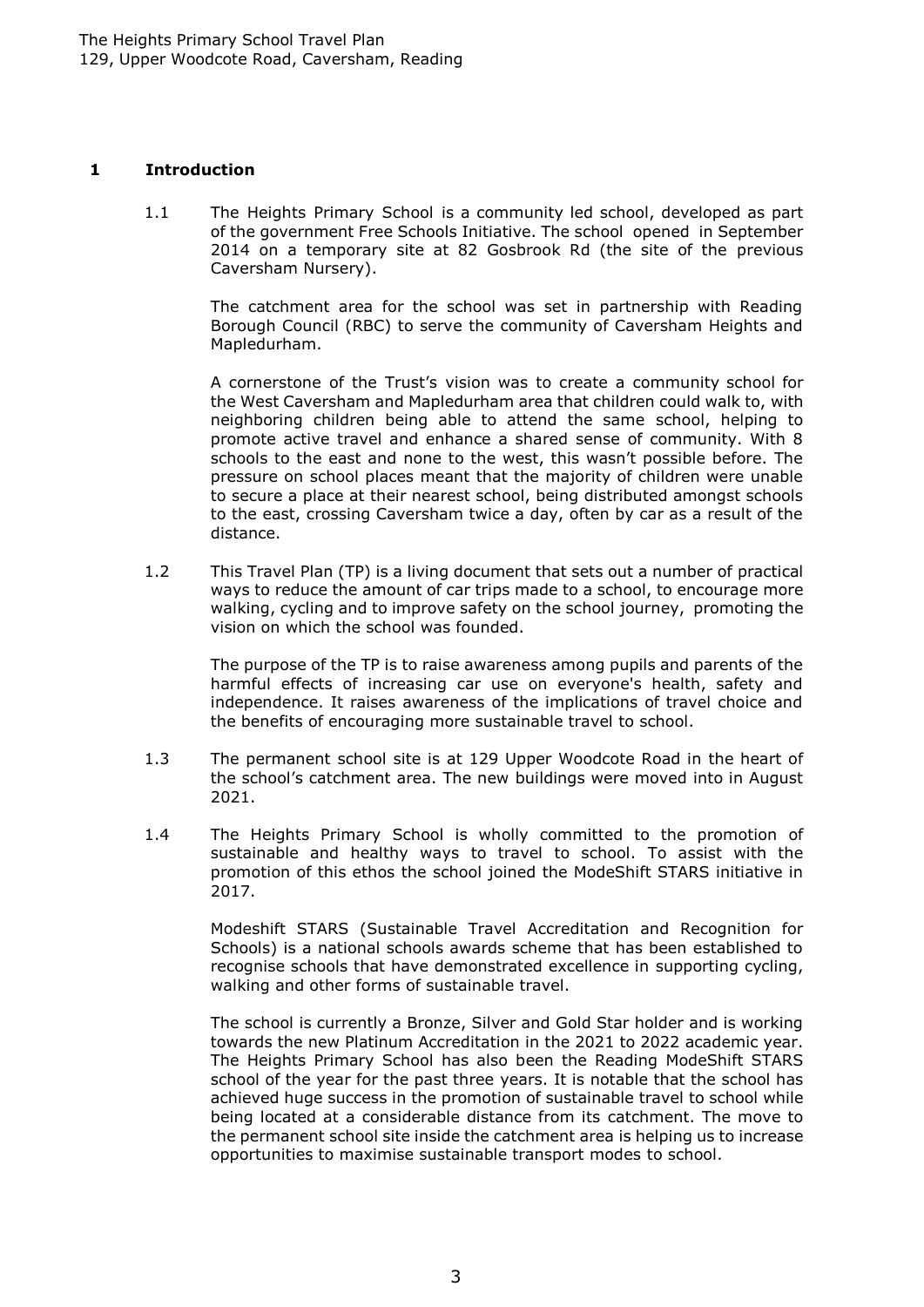- 1.5 The current pupil roll is 350pupils. There are 2 forms of entry from Reception to Year 6, with 25 pupils in each class. The school has grown organically since it opened in September 2014.
- 1.6 The current number of staff at the school is 75 full and part timestaff.
- 1.7 The school operates a breakfast club from 07:30am with up to 45 pupils attending. The school day starts at 08:40hrs and finishes at 15:15hrs. The school also has wraparound care in the afternoon running until 6pm with up to 45 pupils attending each day. In addition there are a large number of activity clubs that run at the school from 3.15pm to 4.15pm every day with approximately 30 to 40 children taking part in these.

The above-mentioned clubs help to alleviate congestion before and afterthe school day by removing pupil movements to/from the school at the busier start and end times of the formal school day.

- 1.8 The School has a 20 space staff car park which includes 2 disabled spaces. The school has 10 cycle parking spaces for staff and 80 cycle/scooterspaces for pupils.
- 1.9 The majority of pupils at The Heights Primary School are located within catchment (currently 86%) and so are within easy walking/cycling distance of the school site.

# <span id="page-3-0"></span>**2 Policy Statement**

- 2.1 The Heights Primary School actively promotes sustainable travel to and from school and parents are strongly encouraged to support the School's Travel Plan. This is clearly stated in the school's Admissions Policy 2021-22.
- 2.2 To support the development and implementation of the Travel Plan the school has appointed (following Mode Shift STARS best practice) two parent Travel Plan Champions who are supported by a proactive Travel Plan Working Group which meets regularly throughout each academic year.The purpose of the Travel Plan Champions and Travel Plan Working Groupis to investigate and promote initiatives and opportunities to support the school's ongoing commitment to Sustainable and Healthy travel to school.
- 2.3 The School will take all reasonable steps to encourage positive relations between parents/carers bringing children to the School site and other members of the local community. It is recognised that the small percentage of families living outside the catchment area may find it difficultto use public transport for the school journey and may rely on private cars.
- 2.4 The School is a Health Promoting School with the priority to foster a safe and healthy environment for the whole school community, including pupils, parents/carers, governors and staff. It will be the School's policy to encourage means of transport, other than the car, for journeys to and from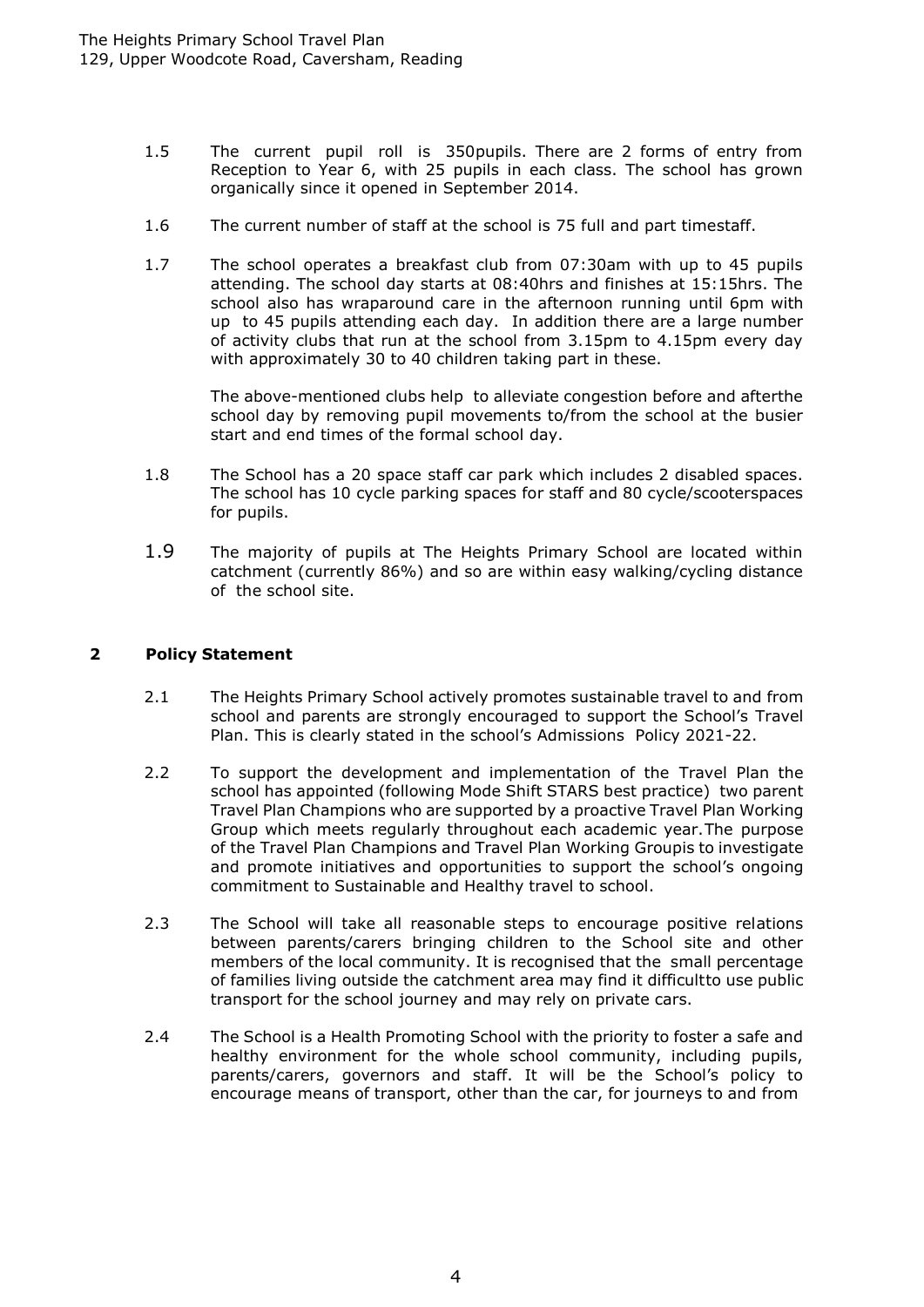school in order to improve the health, fitness and traffic awareness of our pupils. Further, as part of our Eco-School initiative it is important to make pupils and staff aware of the environmental impact of car travel and encourage all forms of sustainable transport.

- 2.5 In production of this TP the School has sought to:
	- Actively promote walking, cycling and scooting
	- Maintain cycling as an attractive means of transport
	- Minimise its contribution to congestion and traffic within and around the **School**
	- Raise awareness of health and environmental issues linked to travel.
	- Help pupils improve road and personal safety skills and increase travel awareness
	- Improve pupils' fitness through increased levels of walking and for older children, cycling
	- Underpin the School's relationship with the wider community
	- Actively discourage inconsiderate parking that may compromise the safety of pedestrians and cyclists
	- Improve safety on the school journey
	- Reduce the number of car trips made by parents/carers and pupils

#### <span id="page-4-0"></span>**3 Site Access & Travel Links**

- 3.1 The site layout of the school and the wider playing fields car park and access road are illustrated at **Appendix 2**.
- 3.2 The playing fields site access junction with Upper Woodcote Road has been improved to provide a formal access junction with dedicated footways coming into the Site direct to the School. The access road has been widened to facilitate two–way vehicle flows and the internal Playing Fields car park has been reconfigured to improve vehicle and pedestrian circulation.
- 3.3 Two pedestrian refuge islands have been developed on Upper Woodcote Road. There is also a pedestrian crossing, with flashing lights just to the north of Woodcote Close. There are school keep clear markings. To facilitate this, the westbound bus stop originally outside the site access had to be relocated further to the west.
- 3.4 The staff car park is located at the northern end of the school Site with separate in and out accesses to the Playing Fields car park. A morning dropoff area around the pavillion car park for those parents who must drive and are happy to have their children quickly disembarked from parents' vehicles is in operation in the morning.

Parents who do not want to use the quick on-site drop-off facility are actively discouraged from driving to school.

It isn't possible to replicate this arrangement for the afternoon collection. Parents are encouraged to leave their car at home unless exceptional circumstances make this impossible.

3.5 The main pedestrian access to the School is located adjacent to the east side of the building with 2 other pedestrian accesses further south to the hard informal area and on the southern boundary of the Site onto the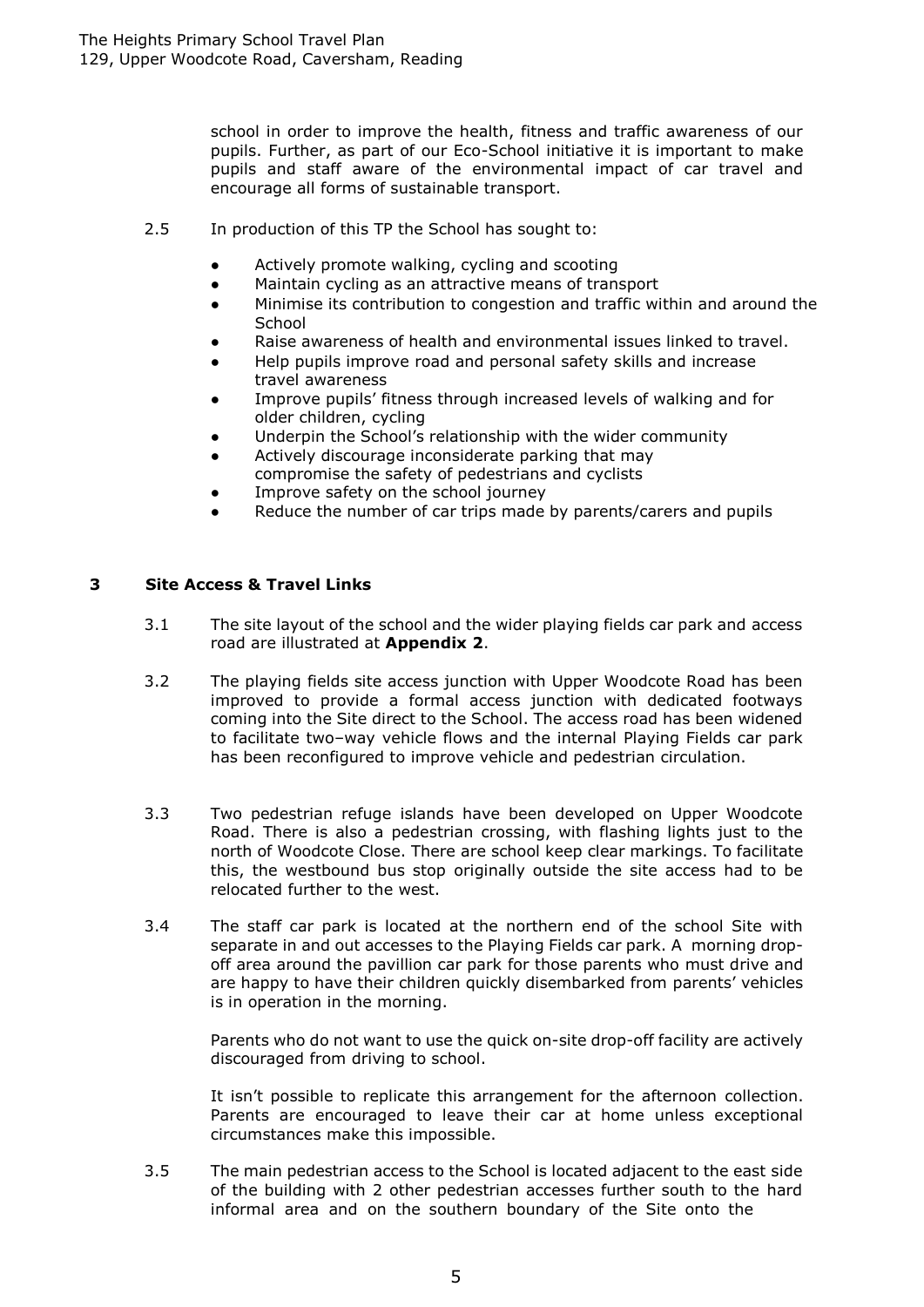playing fields.

#### **Delivery & Service Vehicles**

3.6 Delivery and refuse vehicles serve the school Site from the playing fieldcar park area and will be able to enter and leave in forward gear. It is not expected that such vehicles will need to enter the staff car park area. Some special maintenance vehicles can enter the car park, but are likely to require arranged, supervised management should they need to reverse in, e.g. a large rigid lorry for furniture delivery. Waste collection and deliveries are expected to be restricted between 09:00 to 15:00 to avoid the beginning and end of the school day.

#### 3.7 **Visitors**

All reasonable steps will be taken to discourage visitors from driving to the school site. Please refer to the school's Visitors Policy.

#### **School Trips**

3.8 School trip mini buses will be able to access the Playing Field car park. It is likely that any larger coaches will pick up children from the bus stop lay bys on Upper Woodcote Road, with pupils being escorted between the school buildings and the coach by staff.

# **Walking & Cycling**

- 3.9 Refer to accessibility plan at **Appendix 1**. All streets in this area are provided with footways, dropped kerb crossings and street lighting, whilst the general nature of the area is one of a network of streets within a mainly residential area. As a result, the permeability of the area for cyclistsand pedestrians is good, reflecting the use of the area by all modes of transport and not just the private car. As stated in 3.3, there is also a dedicated pedestrian crossing on Upper Woodcote Road.
- 3.10 There are no designated cycle lane facilities in the vicinity of the site. Due to the nature of the surrounding highways some children cycle to/from the school using the pavements rather than the carriageways although more confident children and staff members do use this mode of transport. National Cycle Route 5 is the closest cycle route to the Site which runs along Hemdean Road about1.5km to the east of the Site, beginning in Reading and following the northern half of the Thames Valley cycle route crossing the Chiltern Hills and passing through Wallingford, Didcot & Abingdon. The Reading Cycle network is signed throughout the town with routes converging in the central area. They are provided via a combination of routes on the carriageway or footways, either shared with or segregated from pedestrians or designated cycle paths. Refer to Reading Cycle Route Map at **Appendix 4**.The school has asked the LA to support the development of cycle paths and lanes in the Mapledurham area.

#### **Public Transport**

3.11 The nearest bus stops to the school are located on Upper Woodcote Road adjacent to the Site access and are annotated on the Accessibility Plan at **Appendix 1** with the bus frequency table and bus map in **Appendix 4**. Refer to Photos 9 and 10 below. These bus stops are served by bus numbers 145C, X39 and X40 which serves Woodcote, Henley, Reading Wallingford & Oxford. The X39 and X40 services provide a direct link to Reading town centre, approximately 2.5km to the south east where other bus services to numerous destinations are available.

Reading Railway Station also located about 2.5km to the south east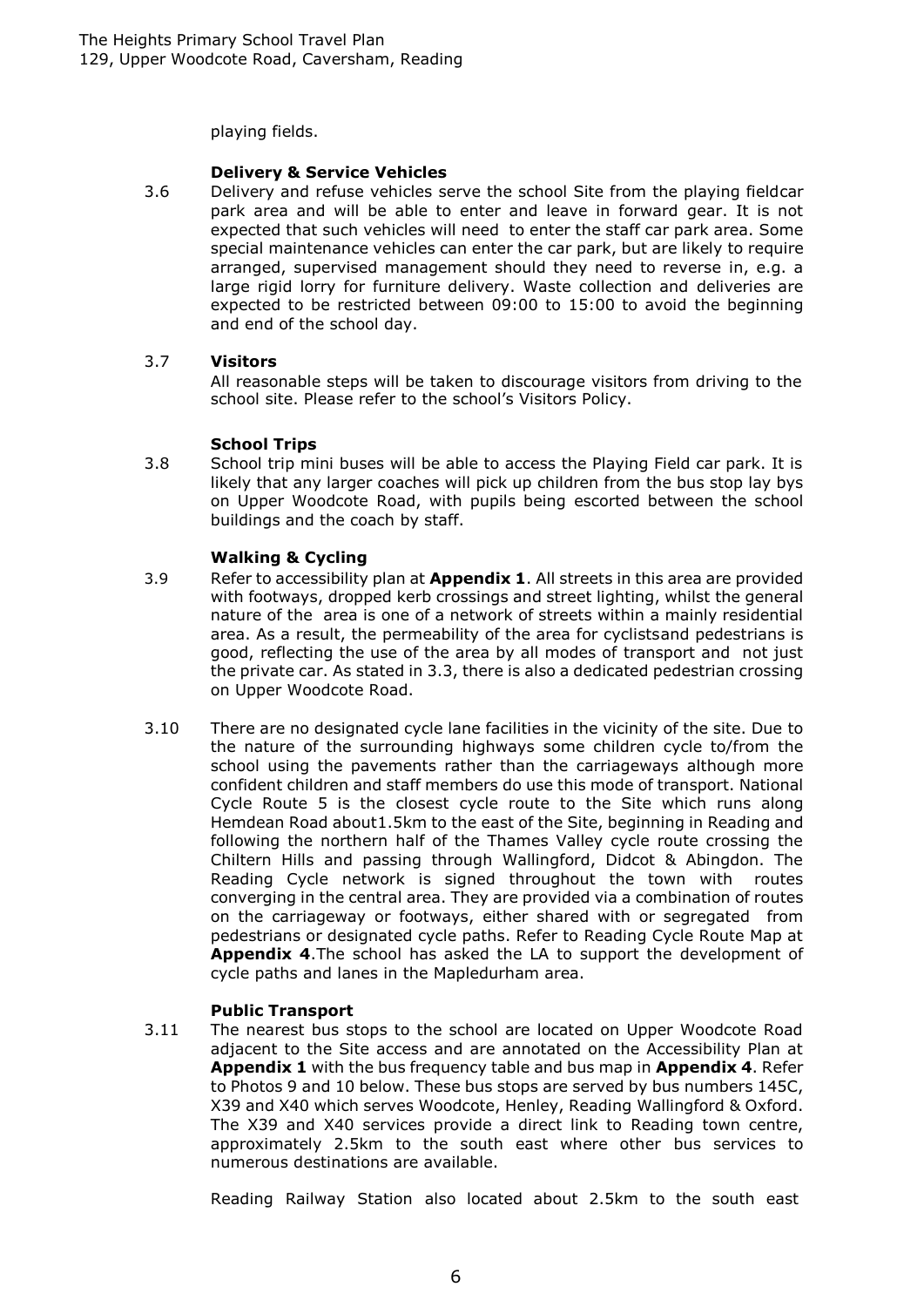provides access to train services provided by Great Western Rail to London Paddington, Newbury, Ealing Broadway, Oxford and beyond. Refer to **Appendix 4** for a train network plan and train frequencies.

3.12 Most pupils are within walking distance of the site. However, buses and rail services do offer potential opportunities for some staff to travel to and from the school.

#### **Travel by Electric Vehicle**

3.13 Charging points for electric vehicles were considered during the project design phase, however the cost at the time of design was prohibitive within the budget available for the school project.

It is anticipated that over time, as electric vehicles become more common place, charging points will need to be considered again. It is hoped that in the future government funding will be available to assist the school with the cost of installing vehicle charging points.

#### **Local Amenities**

3.14 Approximately 327m North East of the school building (approx. 500m walking distance) there is a local news shop (Woodcote Way News) with a postbox.

# <span id="page-6-0"></span>**4 Travel Survey Data**

# **Table 4.1 – Pupil Travel Data for The Heights Primary School,**

| <b>Main Mode</b><br>Ωf<br><b>Transport</b> | $%$ of<br><b>Pupils</b><br>using<br>mode |
|--------------------------------------------|------------------------------------------|
| Car                                        | 8%                                       |
| Car Share                                  | 0%                                       |
| Cycle/Scoot                                | 20.5%                                    |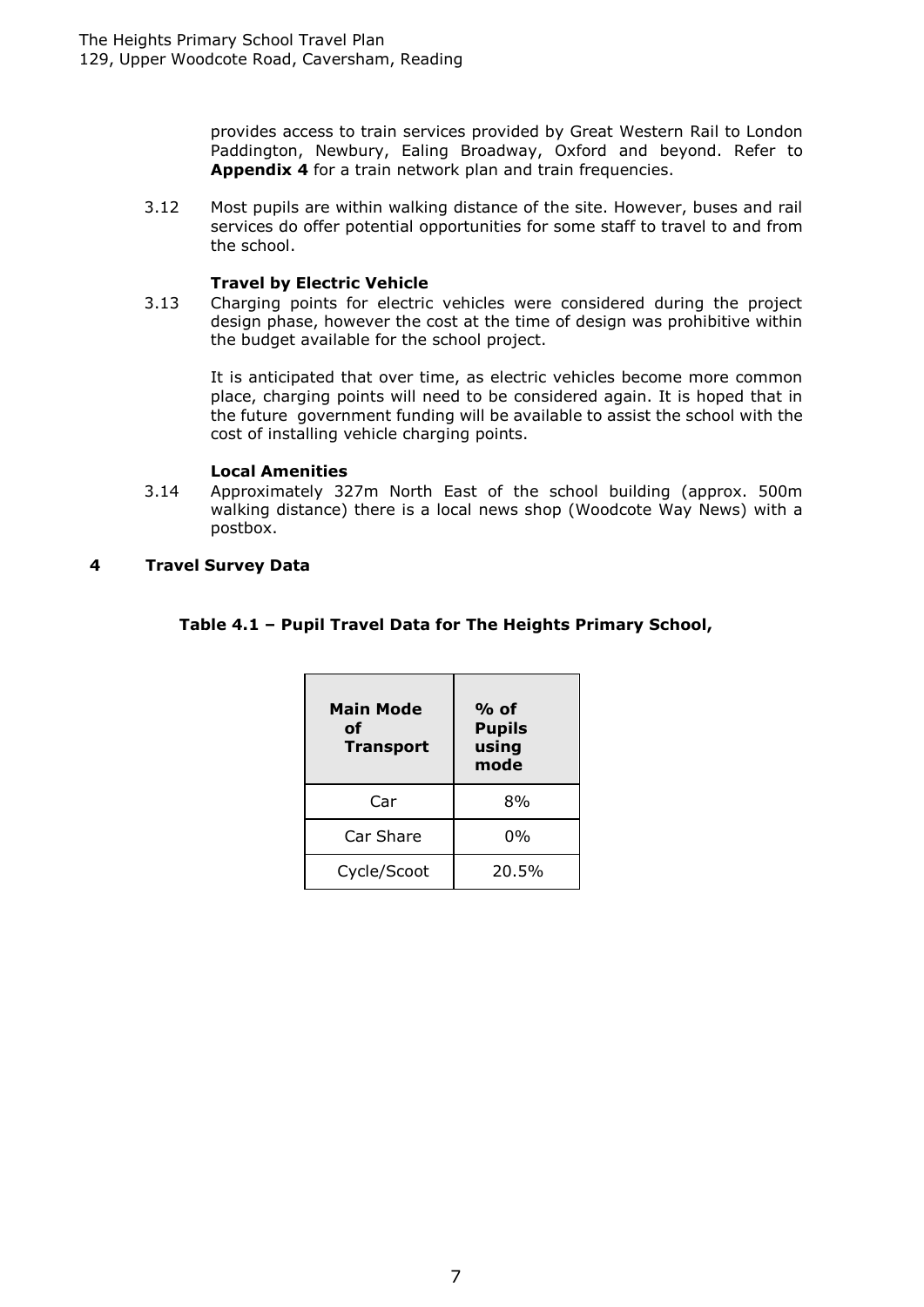| Public<br>Transport      | 0%          |
|--------------------------|-------------|
| Walk                     | 68%         |
| Other (Park &<br>Stride) | 3.5%        |
| <b>Total</b>             | <b>100%</b> |

# **Table 4. – Pupil Travel Data for the The Heights Primary School, Temporary to Permanent site**

| <b>Main Mode of</b><br><b>Transport</b> | modalsplit<br>site | % of Pupils % of Pupils<br>modalsplit<br>Temporary Permanent<br>site | % Difference<br>between<br>transport<br>modes<br><b>Temporary &amp;</b><br><b>Permanent</b><br><b>Sites</b> |
|-----------------------------------------|--------------------|----------------------------------------------------------------------|-------------------------------------------------------------------------------------------------------------|
| Car                                     | 24%                | 8%                                                                   | $-16%$                                                                                                      |
| Car Share                               | 3%                 | 0%                                                                   | $-3%$                                                                                                       |
| Cycle/Scoot                             | 11%                | 20.5%                                                                | $+9.5%$                                                                                                     |
| <b>Public Transport</b>                 | 3%                 | $0\%$                                                                | $-3%$                                                                                                       |
| Walk                                    | 17%                | 68%                                                                  | $+51%$                                                                                                      |
| Other (Park &<br>Walk)                  | 42%                | 3.5%                                                                 | $-38.5%$                                                                                                    |
| Total                                   | 100%               | 100%                                                                 |                                                                                                             |

- 4.1 From the pupil travel tables above the key points are:-
	- car mode (inc car share and park and stride) reducing heavily from 69% to 11.5% for the temporary and new school sites respectively.
	- significant increase in pupils walking/cycling or scooting to school: from 28% to 88.5 %.

# **Table 4.3 – Staff Travel Data for The Heights Primary School,**

| <b>Main Mode</b> | $\%$ of      |
|------------------|--------------|
| Ωf               | <b>Staff</b> |
| <b>Transport</b> | using        |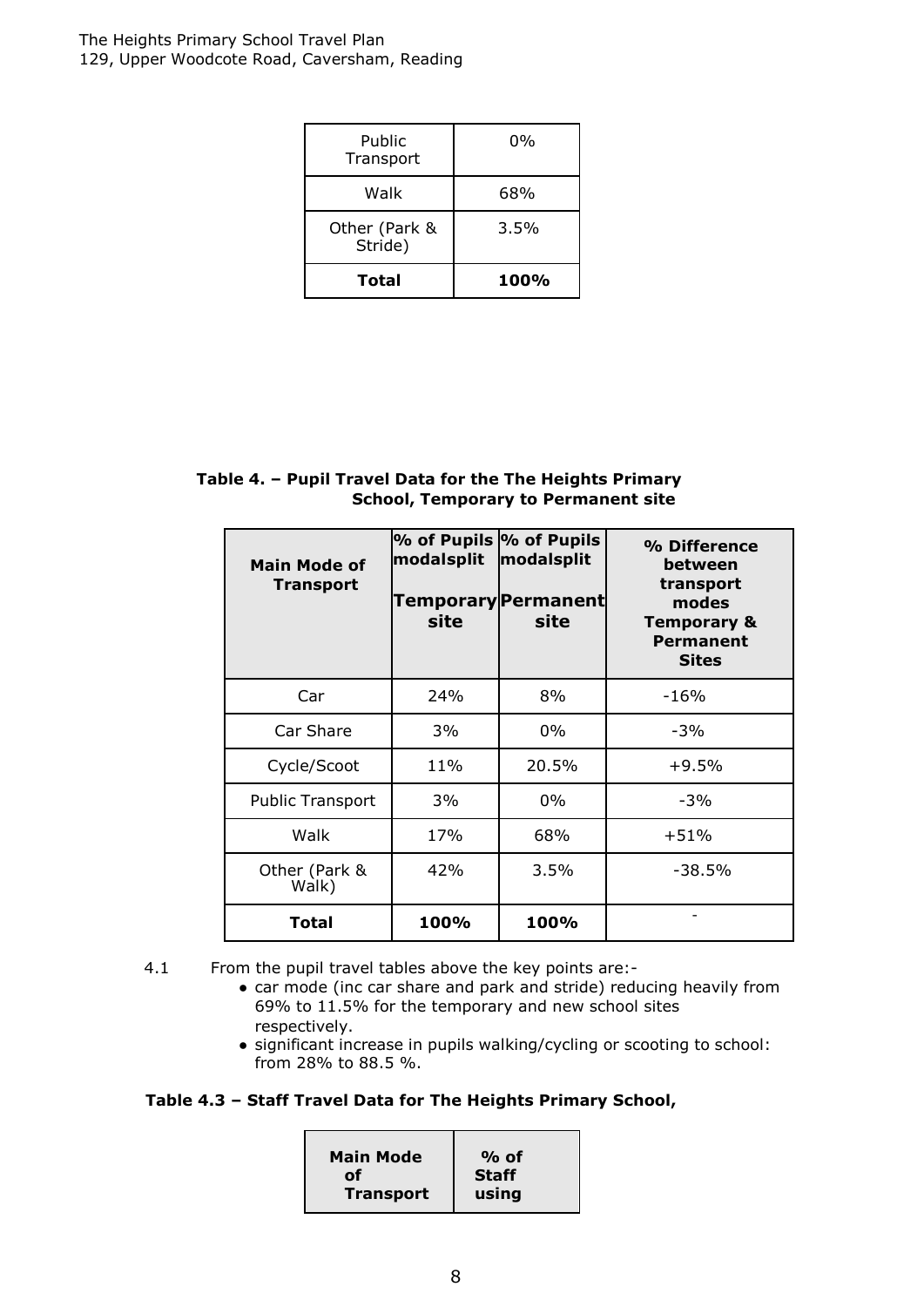|                        | mode |
|------------------------|------|
| Car                    | 42%  |
| Car Share              | 14%  |
| Cycle                  | 14%  |
| Public<br>Transport    | 4%   |
| Walk                   | 26%  |
| Other (Park &<br>Walk) |      |
| <b>Total</b>           | 100% |

# **Table 4.4 – Staff Travel Data for the The Heights Primary School, Mapledurham Playing Fields**

| <b>Main Mode</b><br>οf<br><b>Transport</b> | % of Staff<br>modalsplit<br><b>Temporary</b><br>site | % of Staff<br>modalsplit<br><b>Permanent</b><br>site | <b>Net % Difference</b><br>between transport<br>modes<br><b>Temporary &amp;</b><br><b>Permanent</b><br><b>Sites</b> |
|--------------------------------------------|------------------------------------------------------|------------------------------------------------------|---------------------------------------------------------------------------------------------------------------------|
| Car                                        | 52%                                                  | 42%                                                  | $-10%$                                                                                                              |
| Car Share                                  | 8%                                                   | 14%                                                  | $+6%$                                                                                                               |
| Cycle                                      | 4%                                                   | 14%                                                  | $+10%$                                                                                                              |
| Public<br>Transport                        | 6%                                                   | 4%                                                   | $-2%$                                                                                                               |
| Walk                                       | 17%                                                  | 26%                                                  | $+9%$                                                                                                               |
| Other(Park &<br>Walk)                      | 13%                                                  |                                                      | $-13%$                                                                                                              |
| <b>Total</b>                               | 100%                                                 | 100%                                                 |                                                                                                                     |

4.2 From the staff travel tables above the key points are:-

- car mode has reduced from 52% to 42% since moving to the permanent school site.
- There has been an increase in staff walking or cycling to school from 21% 40%
- There has been an increase in staff car sharing, from 8% to 14%

#### <span id="page-8-0"></span>**5 Objectives & Targets**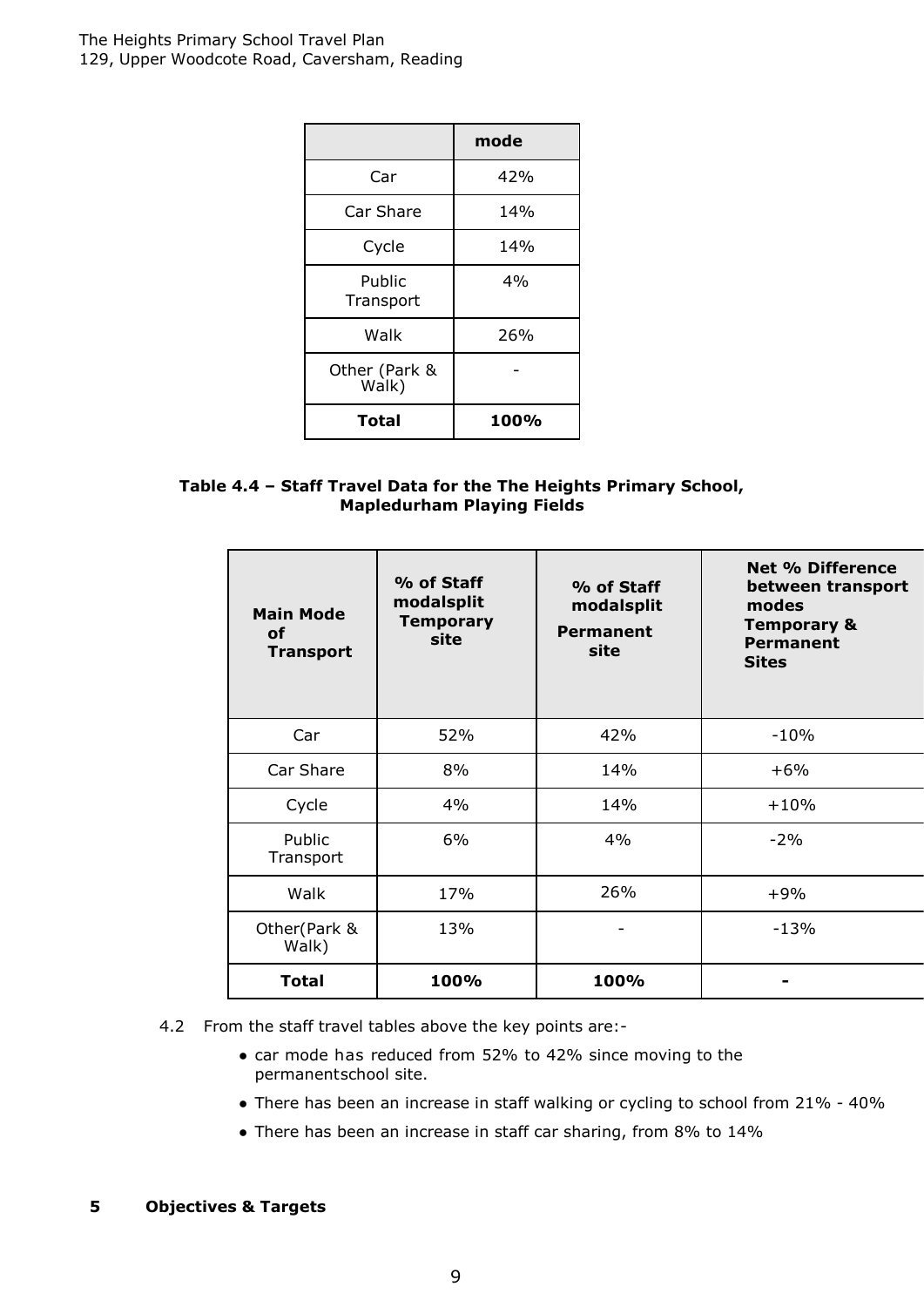#### **Objectives**

- 5.1 The overarching objectives of this travel plan are to:
	- Promote more sustainable transport choices for staff, parents, pupils and visitors;
	- Promote accessibility to and from, work, the school and community facilities, by walking, cycling, passenger transport and car sharing;
	- Make pupils and their parents, and staff and visitors aware of all the alternative travel modes open to them;
	- Reduce the need to travel, especially single occupancy vehicles (SOV);
	- Provide adequate bike & scooter storage at the new school location; and
	- Increase pupils' safety and confidence by promoting greater road awareness and by arriving at school physically active, alert and independent.
- 5.2 The approach and measures set out in this Travel Plan will accord with national and local government objectives and seek to:
	- Reduce road traffic, ease congestion and reduce carbon emissions, especially outside schools;
	- Encourage people to look at safer, and more active and sustainable travel options as an alternative to using the car, particularly for short journeys;
	- Contribute to children and young people's immediate and long-term health;
	- Promote equal opportunities to staff, parents, pupils and visitors by offering wider travel choices; and
	- Reduce air and noise pollution.
- 5.3 These objectives will be met by:
	- Raising travel awareness amongst staff, parents, pupils and visitors;
	- Exploring measures to promote the use of alternative modes oftravel, such as walking, cycling, passenger transport and car sharing;
	- Contributing to pupils' health and personal development by encouraging increased levels of walking, or cycling to school so that pupils carry such habits into adulthood;
	- Investigating opportunities to reduce the use of single occupancy car travel;
	- Equipping pupils with the knowledge and skills needed to walk, cycle and use public transport safely;
	- Engendering a responsible attitude, in all members of the school community, towards the safety of themselves and others using the roads;
	- Ensuring parking provision is sufficient and managed, having regard to overall transport policy; and
	- Continually evaluating the transport needs of staff, pupils and visitors.
- 5.4 By achieving the objectives, the Travel Plan will:
	- Reduce the impact of traffic on surrounding roads and local communities;
	- Help ensure sufficient parking is provided within the school;
	- Promote equal opportunities to staff, pupils and visitors by offering wider travel choices;
	- Improve personal and wider community health;
	- Reduce air and noise pollution; and
	- Accord with national and local Government objectives.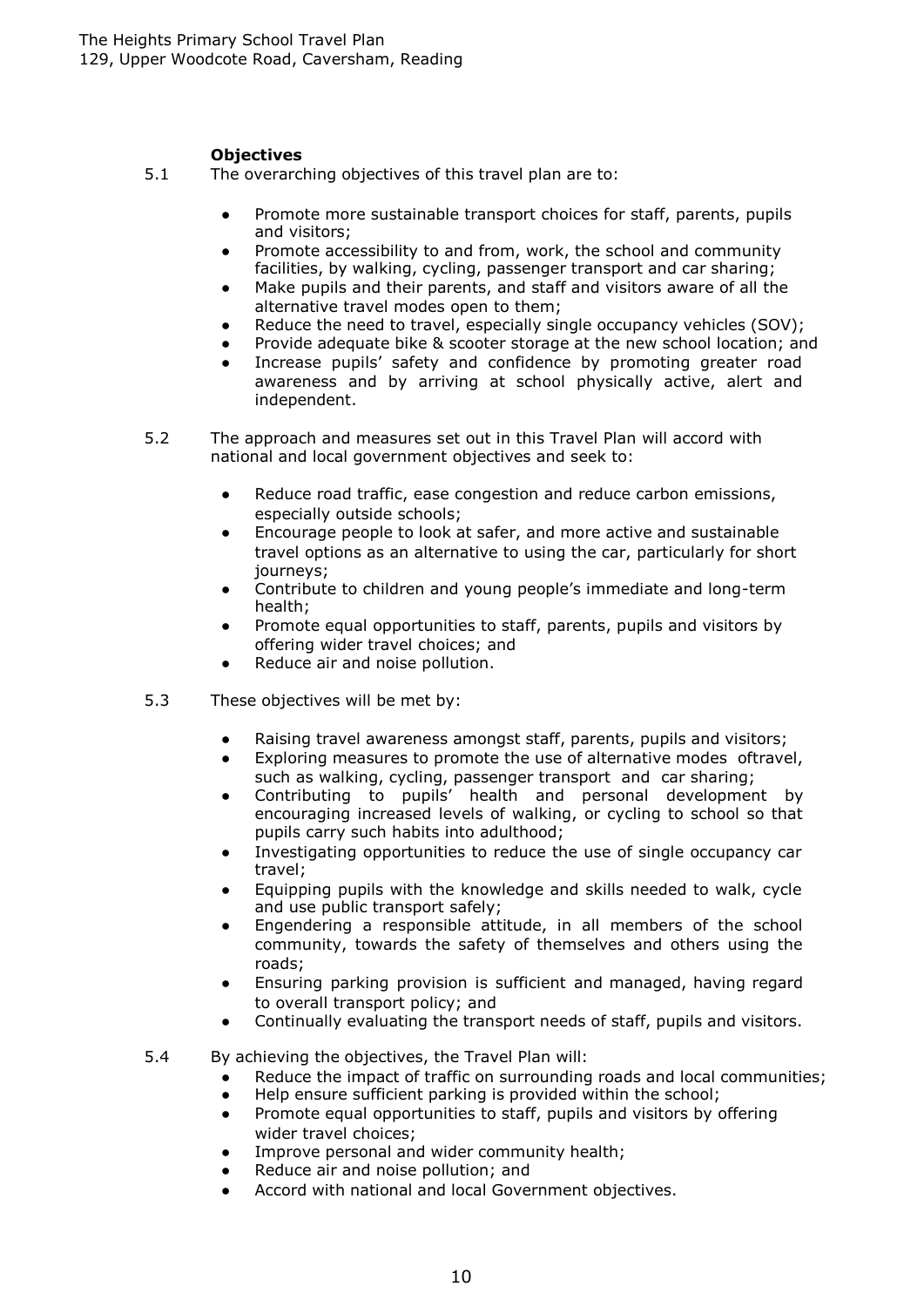The Heights Primary School Travel Plan 129, Upper Woodcote Road, Caversham, Reading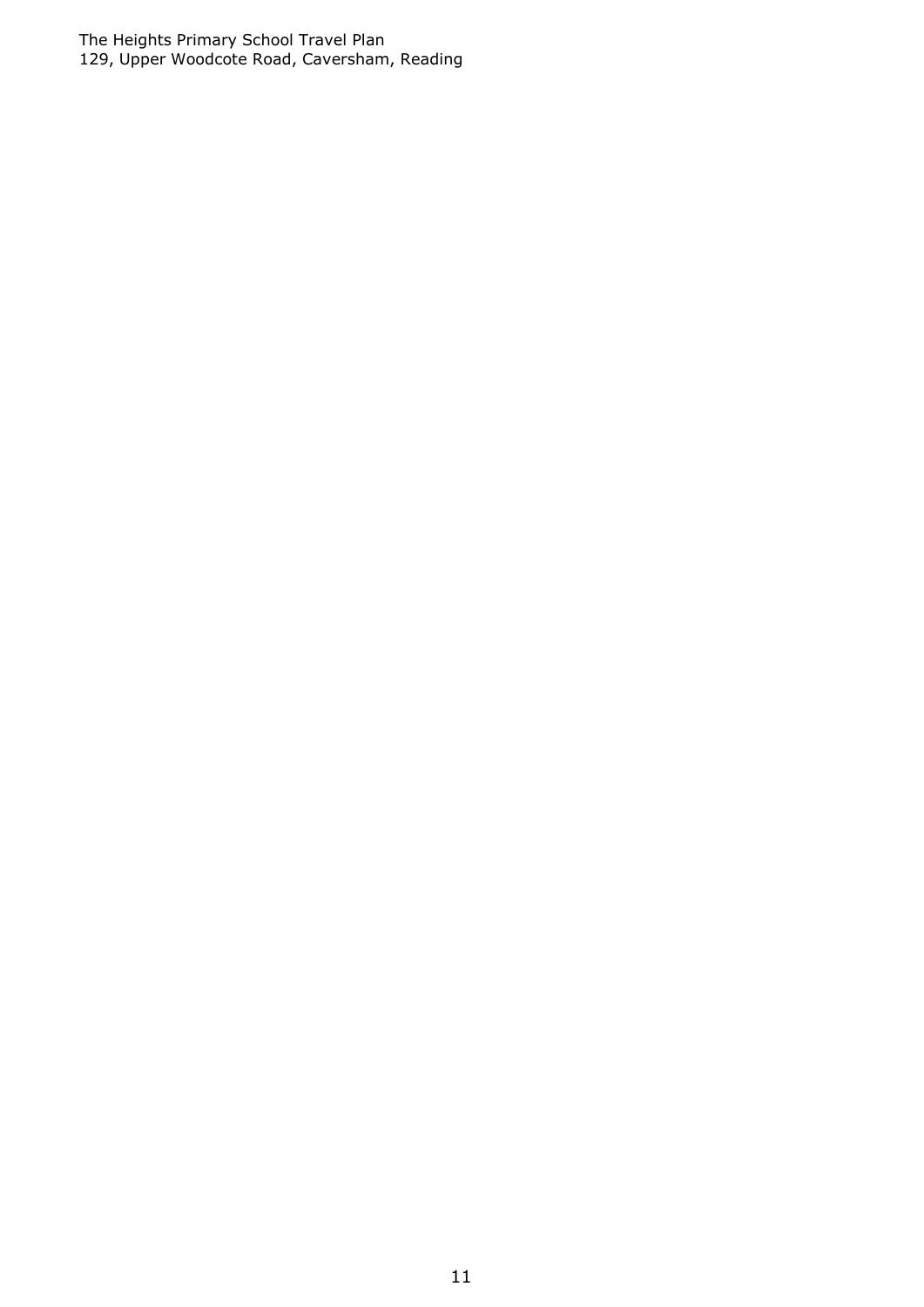#### **Targets**

- 5.5 A useful indicator of suitable targets that will achieve the Travel Plan objectives is the creation of SMART (specific, measurable, achievable, realistic and time- bound) targets.
- 5.6 Targets should also have an initial five-year timeframe, with interim targets at year three of implementation and ongoing targets beyond the five-year timeframe.
- 5.7 Targets will be reviewed annually and a full review of the targets and Travel Plan will be undertaken prior to occupation of the Site.
- 5.8 Set out within **Appendix 6** are the targets for this Travel Plan.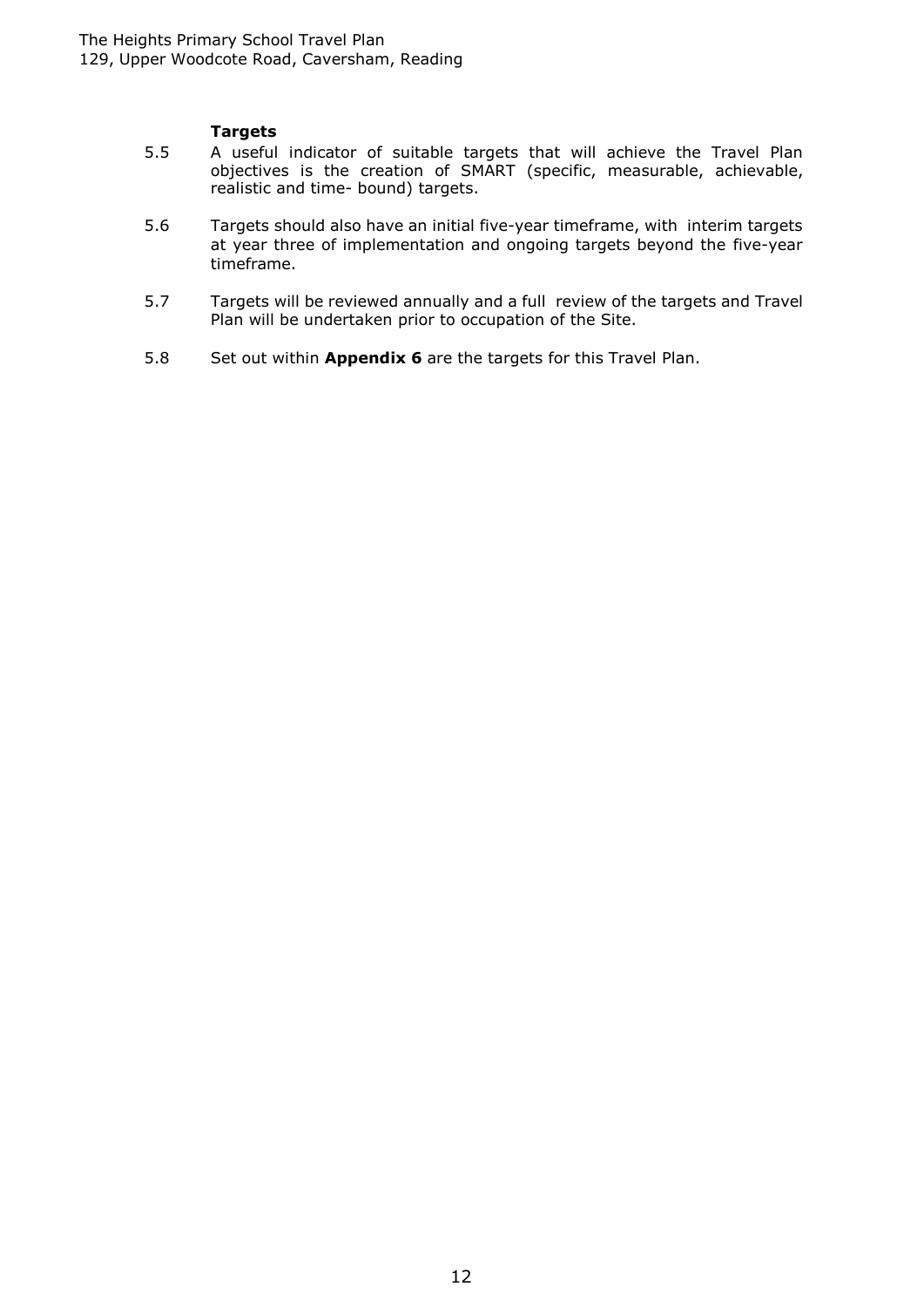# <span id="page-12-1"></span><span id="page-12-0"></span>**6 Travel Plan Initiatives**

#### **Administering the Travel Plan**

- 6.1 The School Travel Plan will be managed by a nominated Travel Plan Coordinator (TPC), currently the Headteacher. The TPC will be supported by two nominated parent Travel Plan Champions and the Travel Plan Working Party.
- 6.2 Once the school has moved to its permanent site the ModeShift STARS online template will be used to update and monitor the Travel Plan. Currently the Travel Plan for the Gosbrook Rd site is available from the School's website.
- 6.3 All staff, visitors, parents and pupils will be made aware of the existence of the Travel Plan. The Travel Plan will be actively promoted to all parents at the school by the Travel Plan Champions.

Promotion of the Travel Plan will include an explanation of the details of the plan, its objectives and the roles of individuals in achieving its aims. Copies of the Travel Plan will be made available in a centrally accessible location to all staff, parents and pupils, and they in turn will be made aware of the existence and role of their TPC.

- 6.4 Essentially, the TPC will, where necessary:
	- Provide the main travel plan contact for all staff, parents and pupils;
	- Provide a principal point of contact for RBC;
	- Promote liaison with RBC;
	- Keep up-to-date information on transport choices for display in communal areas;
	- Monitor travel patterns on a regular basis ensuring initiatives adopted are meeting requirements; and
	- Arrange first occupation travel surveys and subsequent travel surveys.
- 6.5 The TPC will be the first point of contact for staff, visitors, parents and pupils and RBC regarding travel to and from the school. They will establish and maintain all correspondence relating to the Travel Plan so far is practicable or Data Protection permits.
- 6.6 The TPC will also be responsible for the distribution of the results to RBC,on request. In the interest of confidentiality, only postcode information,and not full address details will be supplied.
- 6.7 The TPC role will be undertaken by an existing member of staff at The Heights Primary School. The role may be shared between two or more members of staff depending on workload and resourcing.
- 6.8 The TPC will endeavour to establish and maintain all travel data, which will (so far as is practicable and subject to Data Protection) include the following information:
	- Reasons for not walking or cycling or using public transport;
	- Willingness to car share; and
	- Names and addresses of pupils, parents and staff wishing to car share.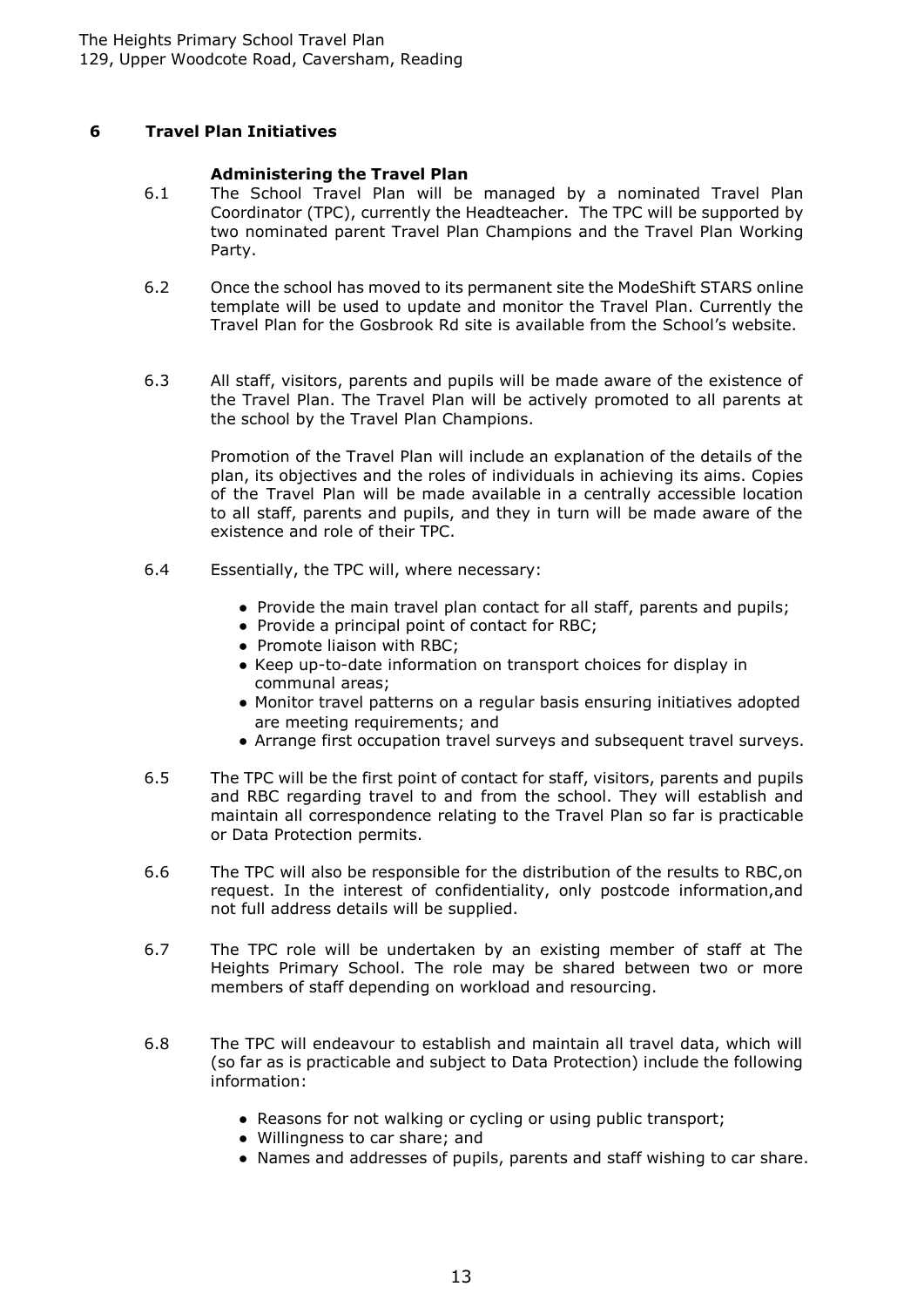#### **Improving Information and Awareness**

- 6.9 It will be critical to provide staff, parents, pupils and visitors with accurate information on the range of available services and travel initiatives if the Travel Plan is to succeed. The provision of accurate and up to date information, together with wide ranging publicity, will form a fundamental component of the Travel Plan.
- 6.10 New initiatives that are developed as part of the Travel Plan will need to be widely publicised if they are to be effective. The Travel Plan Champions will be able to support this task within the parent body.
- 6.11 At a strategic point within the school, on its website and within admission documentation, transport information will be displayed. This will provide a medium to promote new initiatives and advertise forthcoming events. New initiatives and events will also be communicated in assemblies.
- 6.12 Promotional events will be organised on a regular basis, in relation to specific aspects of the Travel Plan or to promote the introduction of any new initiatives. This will allow travel awareness to be maintained at a high level among staff and pupils and be used to raise recognition levels for initiatives that may have become less popular with time. A good exampleof an existing annual event is 'Walk to School Week' or 'Walk Once a Week (WOW)'.

#### **Walking**

- 6.13 Walking is the most sustainable method of travel, has a number of proven health benefits and is an important source of personal freedom. Walking is important for the vast majority of people, including those using public transport or without access to a car.
- 6.14 Walking is free and offers predictable journeys. Furthermore, it does not cause negative impacts in the same manner as vehicular travel (e.g. emissions, pollutants, severance etc). As for cycling, walking is a form of active travel, which can offer a range of physical and psychological benefits to the individual.
- 6.15 The TPC will be responsible for raising awareness amongst staff and pupils of the health, financial, and practical benefits of undertaking journeys by foot.
- 6.16 The effective promotion of walking is a key part in encouraging people to move away from private car use. However, there are certain factors such as weather conditions and daylight / light levels, physical barriers to movement that affect the amount of users willing to use this mode.
- 6.17 To combat this issue, a plan will be provided showing routes around the school that are lit, accessible and suitable for the use of pedestrians during trips to The Heights Primary School and local communities. This plan will be displayed on the communal notice boards and website.
- 6.18 In order to encourage staff, parents and pupils to walk the school will:
	- In conjunction with RBC, the school will promote National Walk to School Week and Walk Once a Week (WOW);
	- The school will encourage walking to school by offering road safety education, incentives and rewards;
	- Continue to teach pupils to recognise and manage risk and make safer choices about healthy lifestyles, different environments and travel;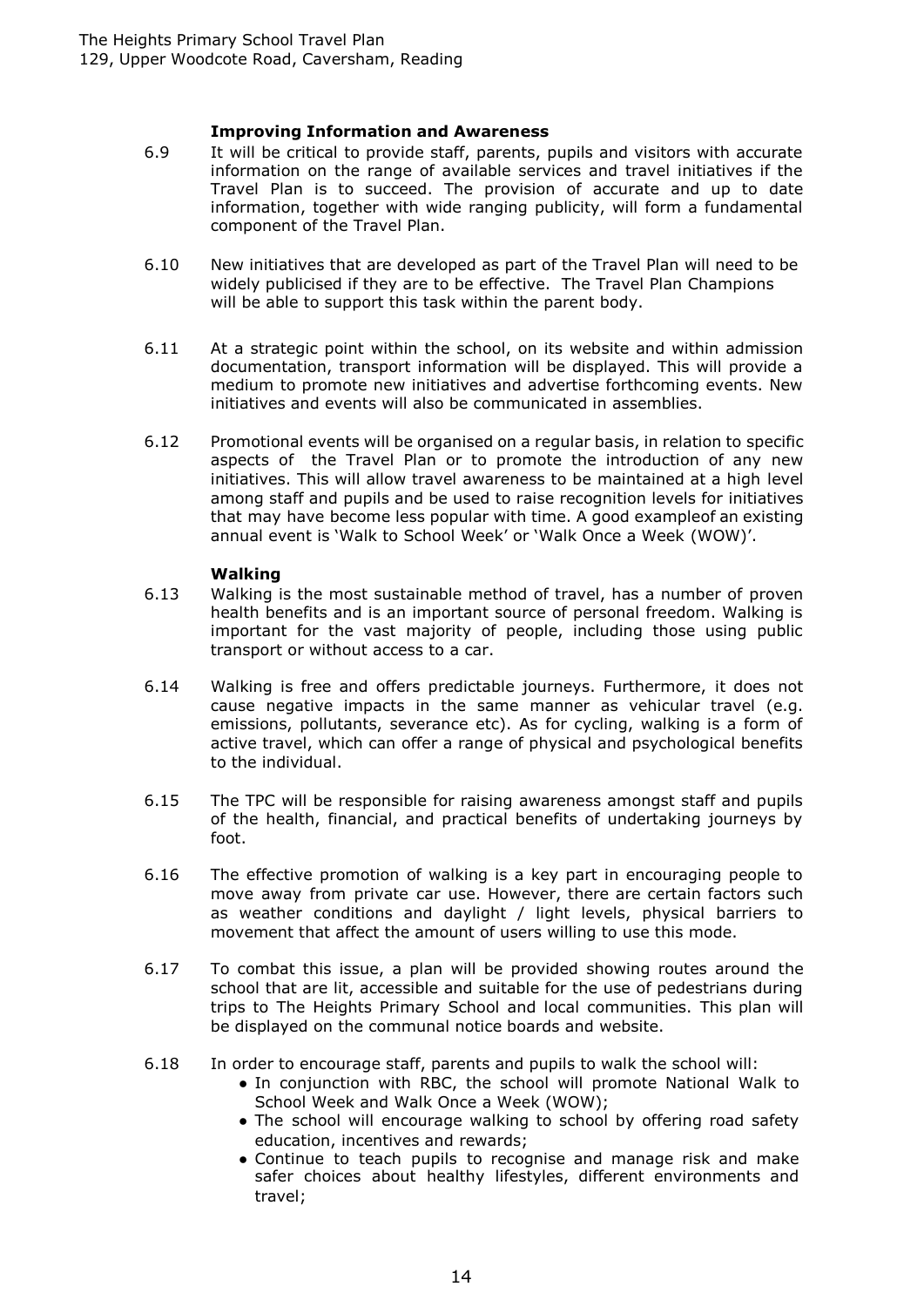• In conjunction with RBC, continue to review possible changes to the immediate vicinity of the school; and

#### **Cycling**

- 6.19 Cycling is cheap, offers reliable journey times and is environmentallyfriendly. Encouragement of cycling can help to improve people's health.The Travel Plan can offer substantial health benefits to individuals who are motivated to complete more journeys on foot or by cycle. In order to encourage staff and pupils to cycle the school will:
	- Make cycle route information easily available in communal areas throughout the school;
	- Provide safe, secure, lit cycle parking facilities for at least 10 staff cycles with an aspiration to increase this in line with demand;
	- Continue to teach pupils to recognise and manage risk and make safer choices about healthy life styles, different environments and travel;
	- Publicise local initiatives being offered to promote safe cycling;
	- Take part in national events such as Sustrans' Big Pedal or Bike to School Week;
	- Promote the accessibility of the school by bike;
	- Continue to offer bikeability training annually to all pupils in Years 4,5 and 6.
	- Investigate offering bikeability to pupils in other year groups.
	- Investigate providing an after-school cycle club which could improve the image of cycling whilst teaching pupils vital lessons about bike safety and maintenance.
	- campaign for cycle paths and lanes to be developed in the Mapledurham area.

# **Public Transport**

- 6.20 The provision of good quality public transport alternatives is normally considered to be one of the most effective means of encouraging less use of the private car. It is recognised that the nearest bus stops and bus services are located at the Playing Fields Upper Woodcote Road access. An objective of the Travel Plan is to maximise the use of public transport services to and from the school.
- 6.21 The TPC will promote and encourage the use of bus and rail services. He/she will ensure all service information is prominently displayed within the site within easy access of all students, employees and visitors.
- 6.22 The TPC will work closely with RBC and the bus and rail companies to positively market and promote the use of bus and rail services in an effort to encourage the use of public transport.
- 6.23 In addition, the TPC will seek to maximise the use of public transport in the following ways:
	- Regularly seek information from all staff and pupils using public transport on ways in which services may be improved;
	- Regularly update public transport information displayed and available to all staff and pupils; and
	- Provide information on bus services to new parents, pupils and staff as part of the admissions / staff induction process.

#### **Promotion of Alternative Modes**

6.24 The School will produce and distribute a range of marketing materials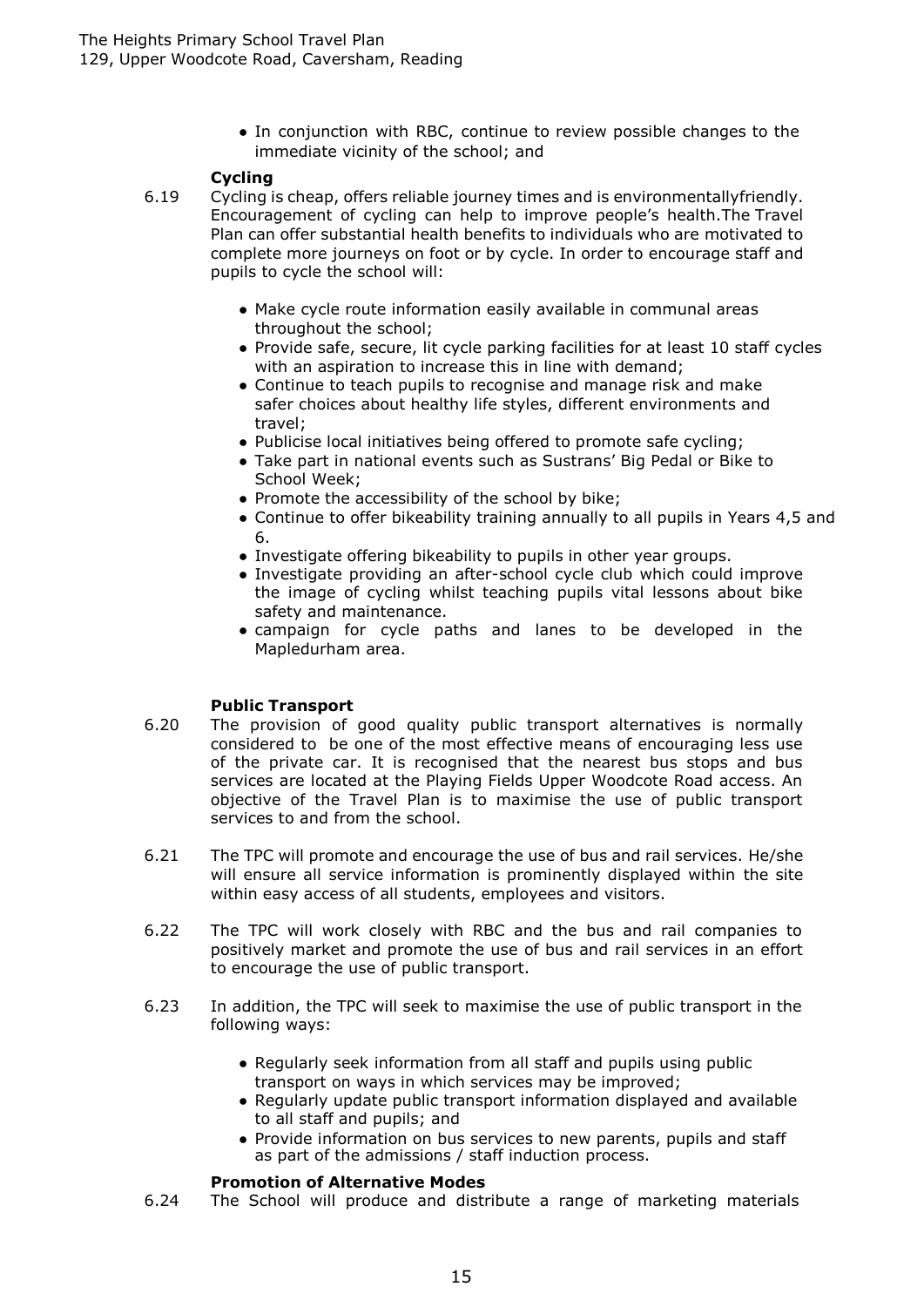(leaflets, timetables, route maps, car share information etc.) to encourage pupils, staff and visitors to use alternative modes of transport.

6.25 As mentioned above the Travel Plan will be available via the School's website. Information on how to access the school via various modes of transport will also be displayed on the website to encourage pupils, parents and staff to choose the appropriate mode of travel.

# **Car Sharing**

- 6.26 For any staff who must drive, car sharing offers significant potential to reduce overall private mileage.
- 6.27 The TPC will actively promote car-sharing (COVID permitting) by any other means.
- 6.28 The TPC will monitor the take up of the car-sharing scheme and will also monitor the use of the car park within the site.

# **7 Action Plan – Implementation, Monitoring Review Implementation**

6.9 It is proposed that the Travel Plan (TP) for The Heights Primary School will be implemented in accordance with Table 7.1, which sets out specific timescales.

| <b>Timescale</b>                                                                                                                                                                                                                                                                    | <b>Measures / Tasks to be</b><br><b>Implemented</b>                                                                               |
|-------------------------------------------------------------------------------------------------------------------------------------------------------------------------------------------------------------------------------------------------------------------------------------|-----------------------------------------------------------------------------------------------------------------------------------|
| Produce and display cycle route information;<br>Produce and display public transport information; and<br>$1-3$ months<br>Communicate with parents, pupils and staff regarding<br>following<br>the new school layout and outline the possible<br>occupation<br>transport<br>options. |                                                                                                                                   |
| 3 months<br>following<br>occupation                                                                                                                                                                                                                                                 | • Issue TP to RBC for approval                                                                                                    |
| $3 - 12$ months<br>following<br>occupation                                                                                                                                                                                                                                          | Fully implement all measures outlined in TP; and<br>$\bullet$<br>Provide RBC with details of measures as they are<br>implemented. |
| 12 months<br>following<br>occupation                                                                                                                                                                                                                                                | First monitoring of TP (introduce further measures as<br>appropriate).                                                            |
| 18 months<br>following<br>occupation                                                                                                                                                                                                                                                | <b>TP</b><br>Subsequent monitoring<br>(introduce)<br>of<br>further measures as appropriate).                                      |

| Table 7.1 - Implementation programme of Travel Plan |  |
|-----------------------------------------------------|--|
|-----------------------------------------------------|--|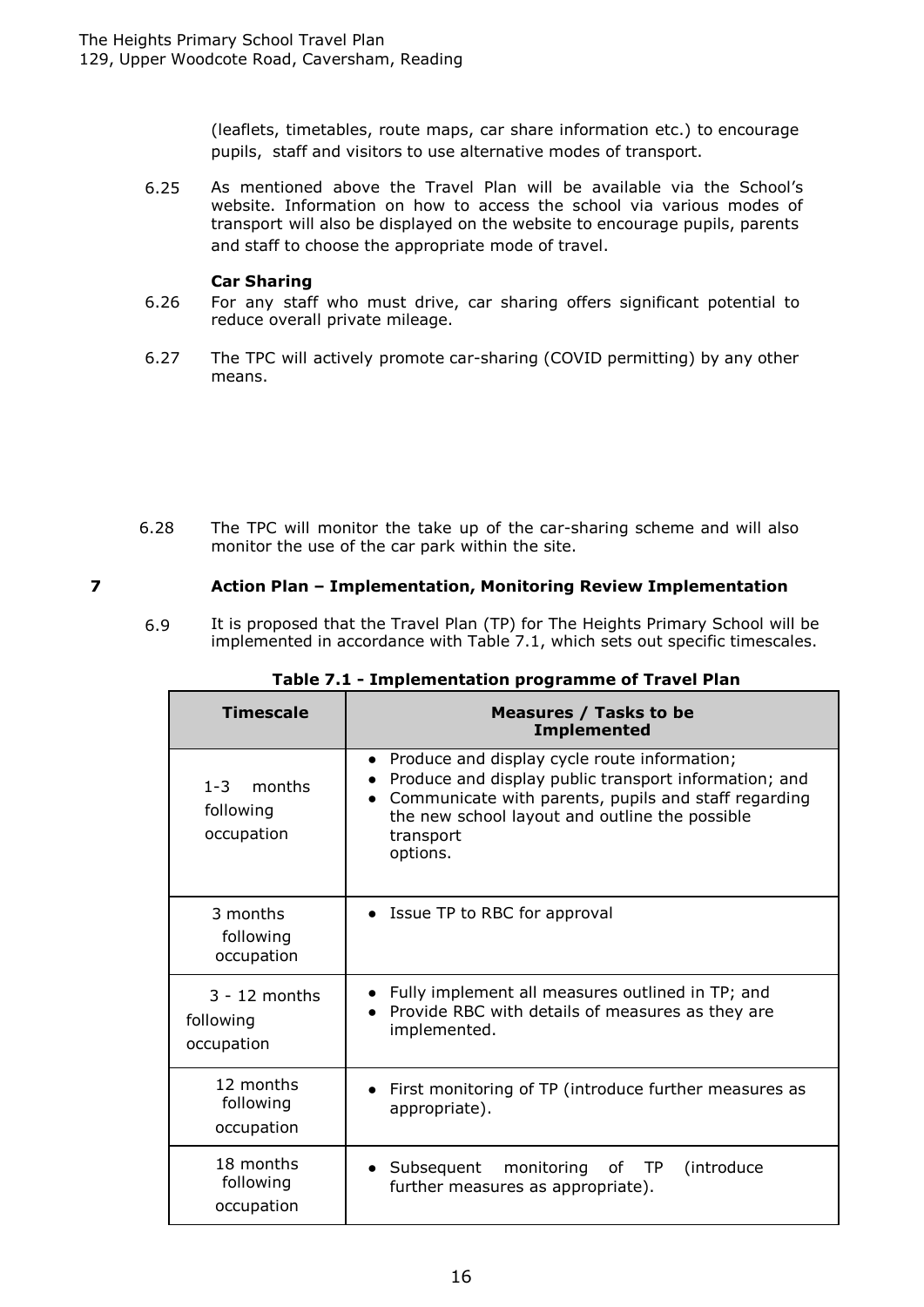# **Monitoring**

7.2 Travel Plan Review Reports will be produced as set out in Table 7.2, which will be relative to the initial date of implementation of the Agreed Travel Plan.

| <b>Timescale</b> | <b>Monitoring Tasks to be Undertaken</b>                                                                                                                                                      |
|------------------|-----------------------------------------------------------------------------------------------------------------------------------------------------------------------------------------------|
| 1 year           | • Undertake Staff and Pupil Travel Survey;<br>• Produce Travel Plan Review Report;<br>• Issue Review Report to RBC; and<br>• Implement additional measures if required.                       |
| 2 years          | • Undertake Monitoring Staff, Pupil and Parent Travel<br>Survey;<br>• Produce Travel Plan Review Report;<br>• Issue Review Report to RBC; and<br>• Implement additional measures if required. |

7.3 It will be the responsibility of The Heights Primary School and/or the Travel Plan Coordinator to inform RBC of the Travel Plan when the initial travel survey is undertaken. Once this date is confirmed to RBC, the Travel Plan will be implemented and monitored as set out in Tables 7.1 and 7.2. **Appendix 7** outlines the initiatives, the people responsible and the monitoring of each possible travel plan initiative.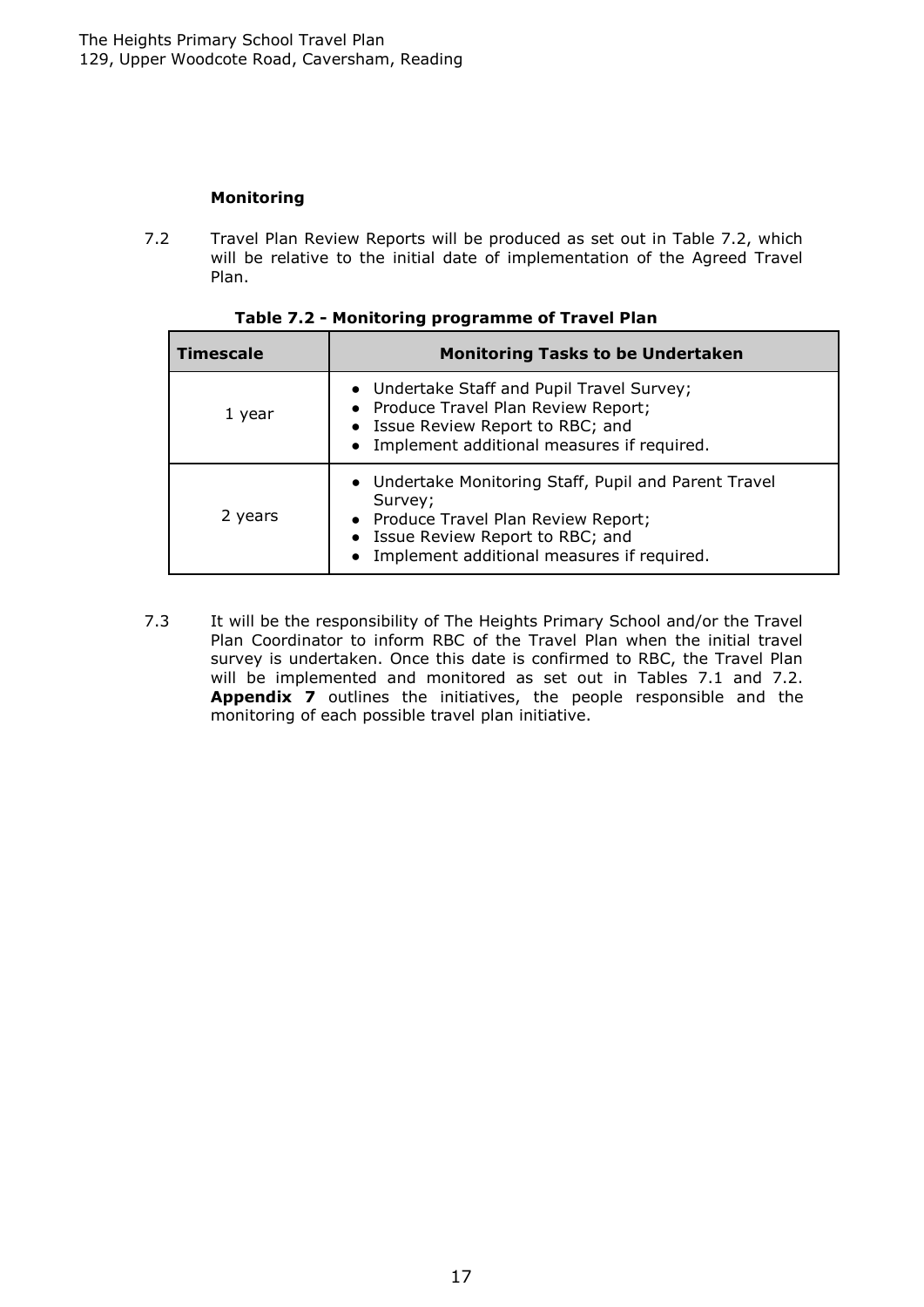<span id="page-17-0"></span>The Heights Primary School Travel Plan 129, Upper Woodcote Road, Caversham, Reading

# **Appendix 1**

Location, Accessibility Plan & School Catchment Plan

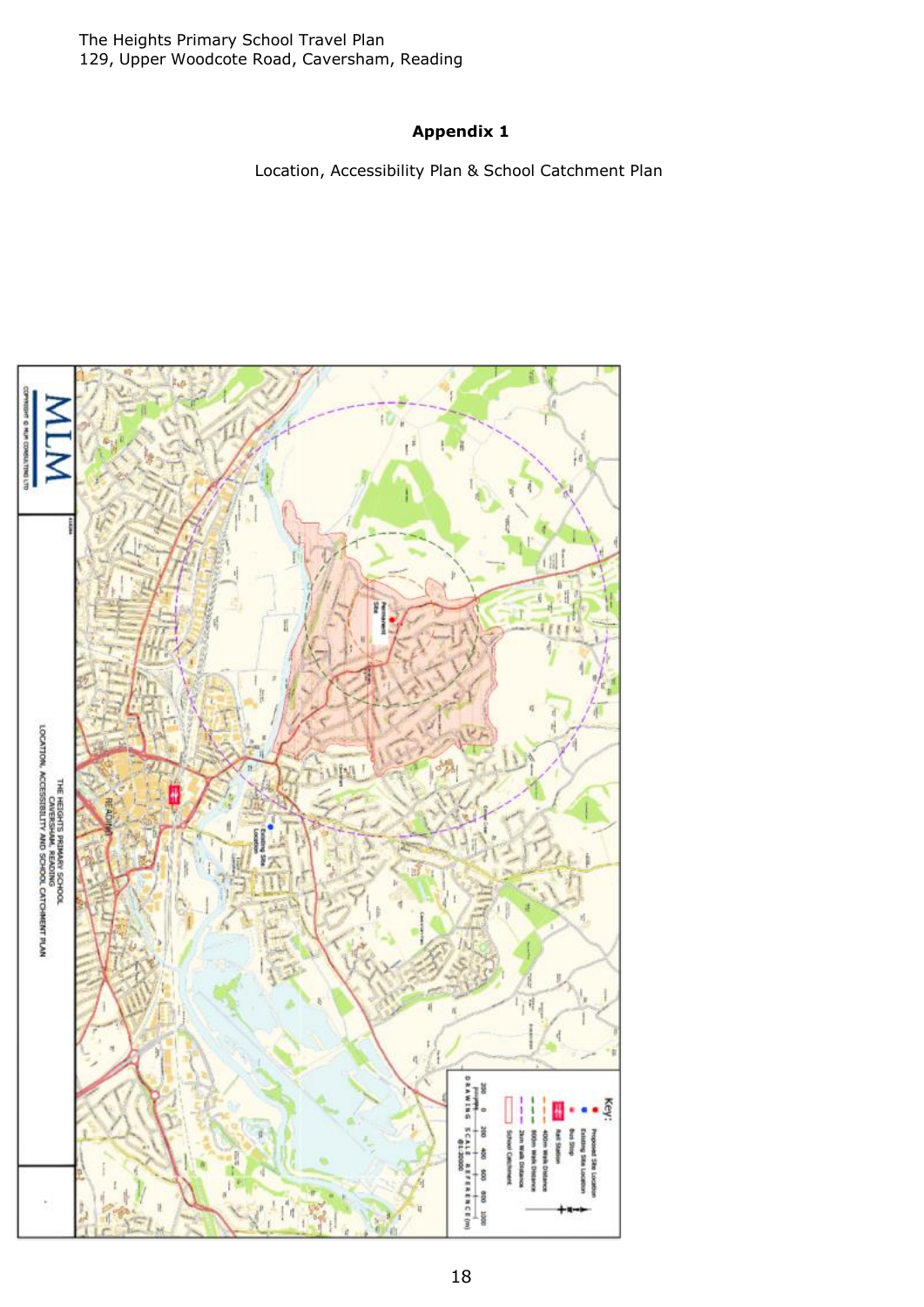# **Appendix**

Proposed School Site and Wider Playing Fields Car Park Layouts

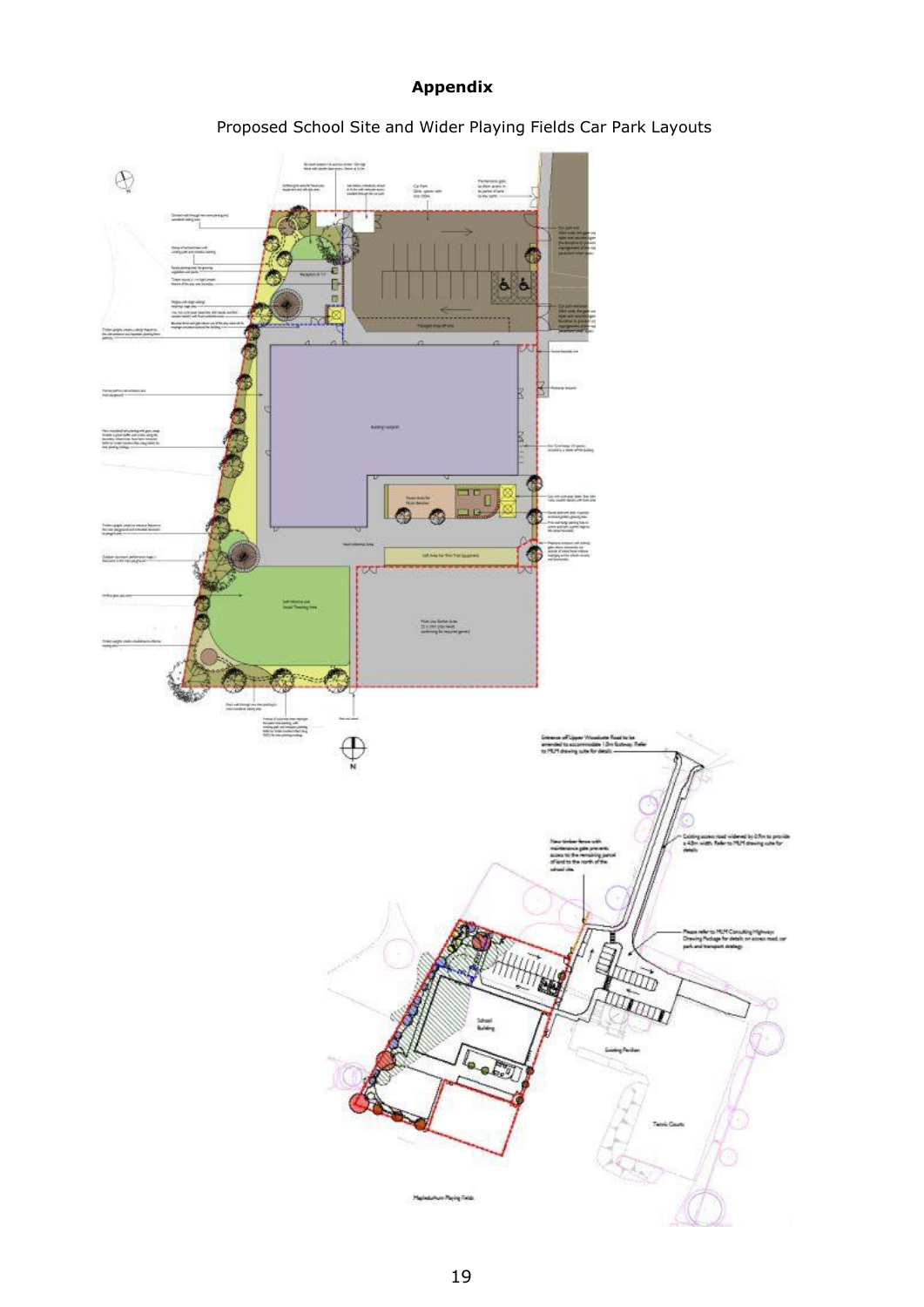#### **Appendix** Proposed Highway Improvements - Upper Woodcote Road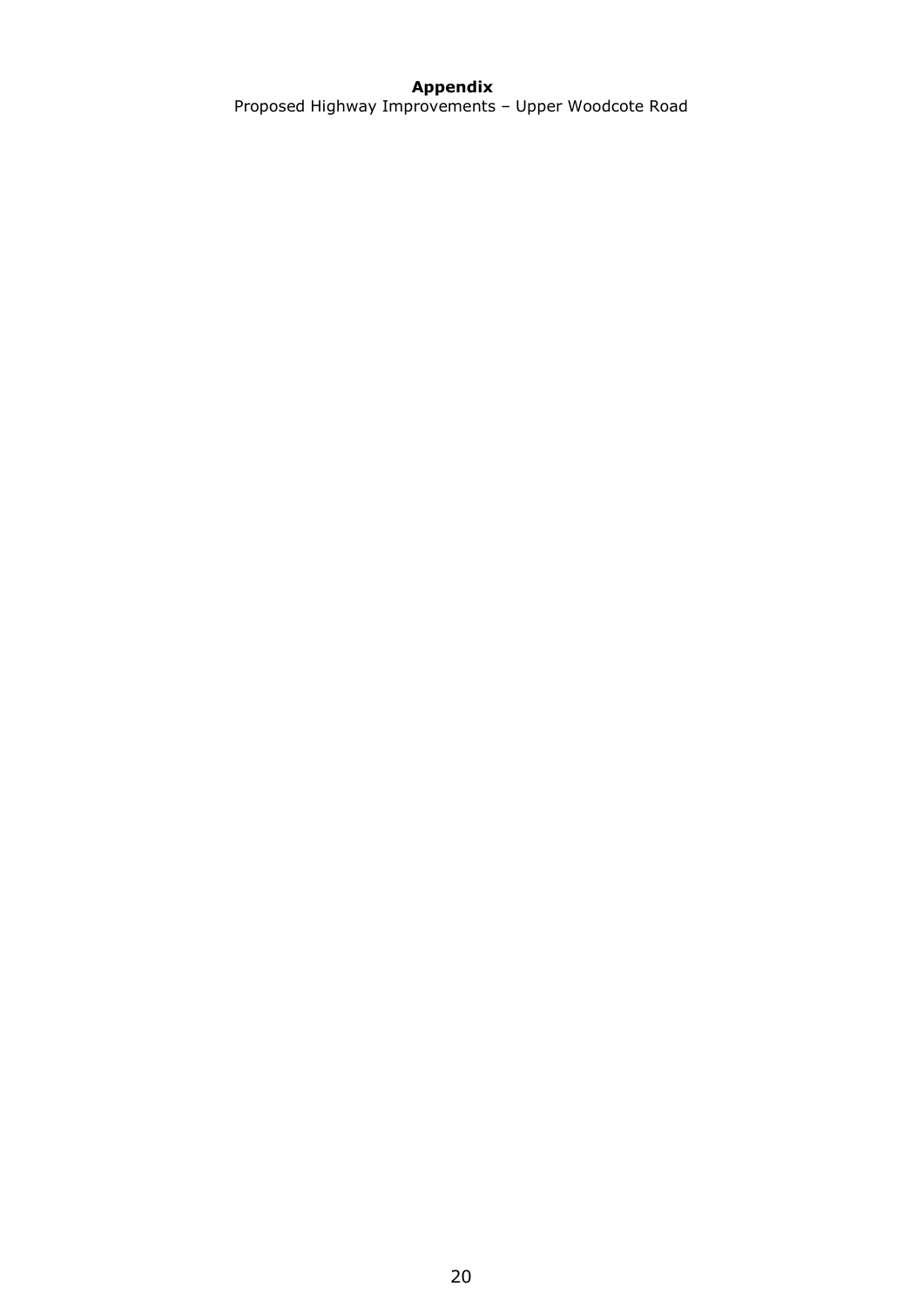# **Appendix 4**

Sustainable Transport

<span id="page-20-0"></span>Reading Cycling Map: [http://www.reading-travelinfo.co.uk/media/116790/promotional-6pp](http://www.reading-travelinfo.co.uk/media/116790/promotional-6pp-dl.pdf)[dl.pdf](http://www.reading-travelinfo.co.uk/media/116790/promotional-6pp-dl.pdf)

Reading Bus Routes:

[https://images.reading-buses.co.uk/2020-02/Reading%20network%20map%2](https://images.reading-buses.co.uk/2020-02/Reading%20network%20map%20Feb%2020.pdf) [0Feb%2020.pdf](https://images.reading-buses.co.uk/2020-02/Reading%20network%20map%20Feb%2020.pdf)

Reading Rail Links:

<https://www.gwr.com/plan-journey/stations-and-routes> <https://www.southwesternrailway.com/plan-my-journey/our-network>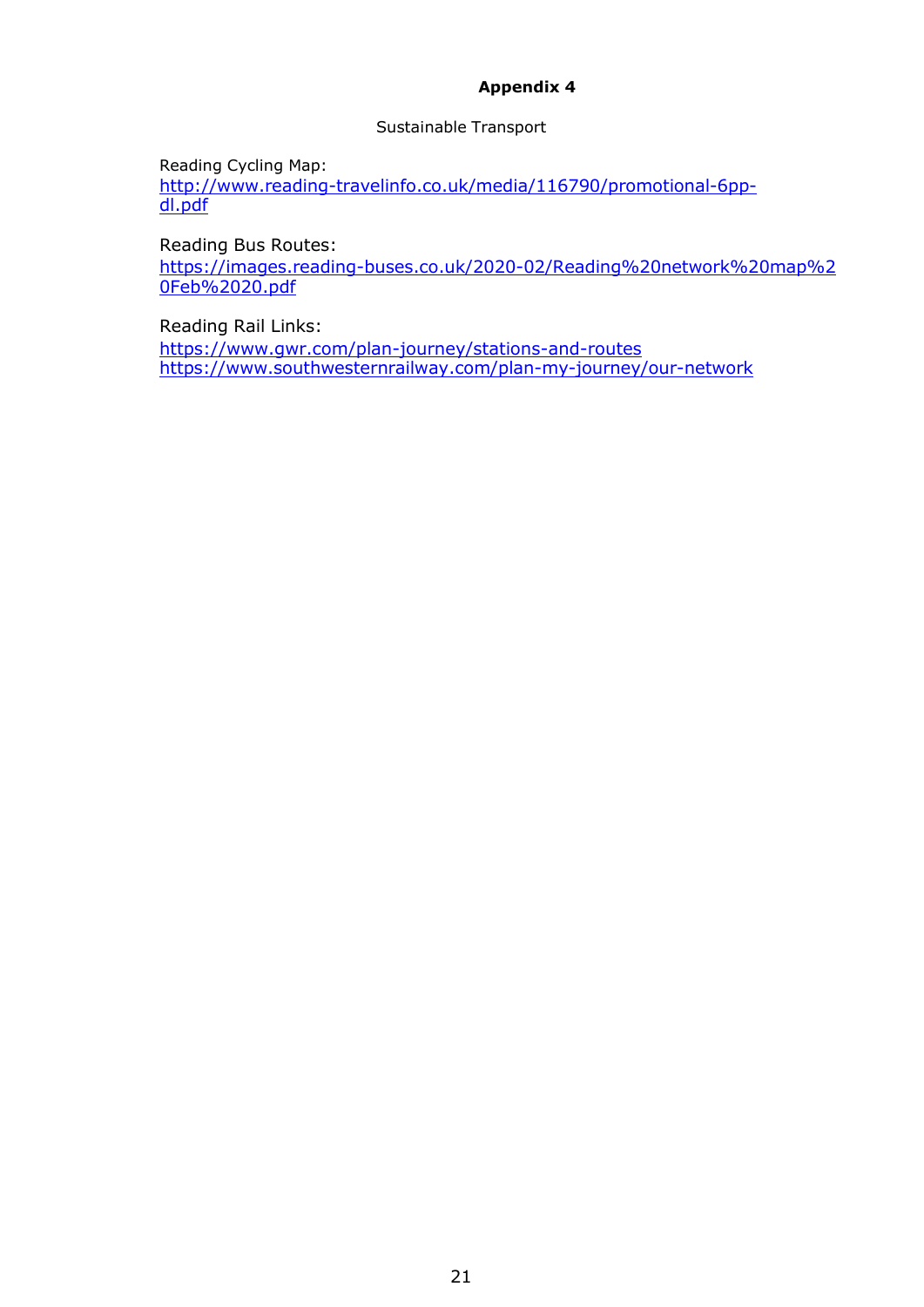#### **Appendix 5** Travel Plan Targets

<span id="page-21-0"></span>

| Monitor and Control Car Parking on and offsite                            |                                                                                                                                                                                                                                                                                            |  |  |
|---------------------------------------------------------------------------|--------------------------------------------------------------------------------------------------------------------------------------------------------------------------------------------------------------------------------------------------------------------------------------------|--|--|
| Specific                                                                  | Parking at The Heights will be monitored by the school. Any observed or reported overspill<br>from the car park will be closely monitored and discussed with Reading BoroughCouncil<br>(RBC). Any inappropriate use of the spaces or drop off / pick up area will be closely<br>monitored. |  |  |
| Measurable                                                                | The monitoring and control of on-site car parking is recorded by the school and then<br>verified by an officer of RBC.                                                                                                                                                                     |  |  |
| Achievable                                                                | School to action.                                                                                                                                                                                                                                                                          |  |  |
| Realistic                                                                 | Yes. Any persistent overspill of on-site parking resulting in on-street parking issues<br>requires The Heights to reconcile, for example through supporting staff & parents with<br>alternative modes of travel or parking.                                                                |  |  |
| Time bound                                                                | Ongoing monitoring and control, with annual verification by RBC Planning.                                                                                                                                                                                                                  |  |  |
|                                                                           | Provision of Car Sharing Spaces for Staff and reviewed annually                                                                                                                                                                                                                            |  |  |
| Specific                                                                  | The Heights will investigate the possibility of converting some of the staff car parking<br>spaces for car sharers only. The provision would then be reviewed to ascertain if<br>additional car share spaces are required.                                                                 |  |  |
| Measurable                                                                | The success of this target will be reviewed.                                                                                                                                                                                                                                               |  |  |
| Achievable                                                                | The Heights to action. This target is subject to operational constraints, which if necessary<br>will require agreement from RBC.                                                                                                                                                           |  |  |
| Realistic                                                                 | Yes. The number of spaces converted for car sharer use each year will be controlled by<br>demand. If there is existing spare capacity, with vacant car spaces, then there will be no<br>requirement to provide car sharer spaces at that time.                                             |  |  |
| Time bound                                                                | The number of car-sharer allocated spaces is reviewed annually for the duration that the<br>school is based at the site.                                                                                                                                                                   |  |  |
| Monitor and Review Cycle Parking Provision                                |                                                                                                                                                                                                                                                                                            |  |  |
| Specific                                                                  | Cycle parking at The Heights will be monitored and the use of the spaces will be reviewed.<br>If the cycle parking is regularly at 90% occupancy then the need for additional spaces will<br>be investigated.                                                                              |  |  |
| Measurable                                                                | The monitoring and review of on-site cycle parking is recorded by the school and then<br>verified by officers at RBC.                                                                                                                                                                      |  |  |
| Achievable                                                                | School to action.                                                                                                                                                                                                                                                                          |  |  |
| Realistic                                                                 | Yes. If more provision is needed then the school will provide additional spaces.                                                                                                                                                                                                           |  |  |
| Time bound                                                                | Ongoing monitoring and review.                                                                                                                                                                                                                                                             |  |  |
| Provision of Current Travel Information to all Pupils, Staff and Visitors |                                                                                                                                                                                                                                                                                            |  |  |
| Specific                                                                  | The Heights will maintain notice boards with current information on travel options and to<br>assist in the co-ordination of car sharing.                                                                                                                                                   |  |  |
| Measurable                                                                | This will be verified annually by RBC.                                                                                                                                                                                                                                                     |  |  |
| Achievable                                                                | The Heights to action. The travel information provided on the notice boards will be the<br>responsibility of the TPC.                                                                                                                                                                      |  |  |
| Realistic                                                                 | Yes. The notice boards will be placed in a common space frequently used by all pupils and staff and in areas frequented by visitors.                                                                                                                                                       |  |  |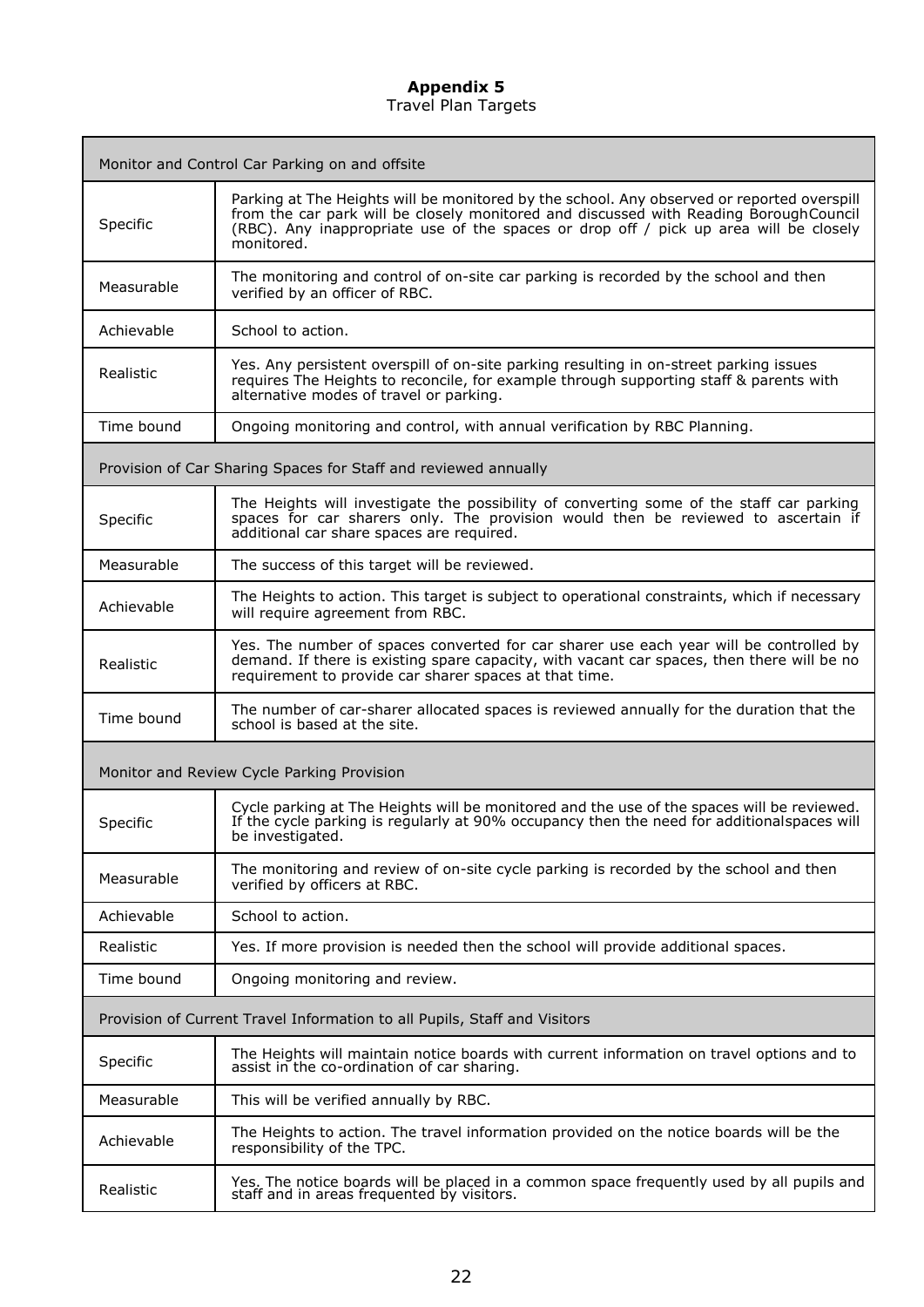| Time bound                                                      | Ongoing from first operation.                                                                                                                                                                                                                        |  |  |  |
|-----------------------------------------------------------------|------------------------------------------------------------------------------------------------------------------------------------------------------------------------------------------------------------------------------------------------------|--|--|--|
| Full Travel Plan Availability to all Pupils, Staff and Visitors |                                                                                                                                                                                                                                                      |  |  |  |
| Specific                                                        | This Travel Plan will be communicated to all new pupils, parents and staff as part of the<br>prospectus / induction / training process. An up to date copy of the Travel Plan will<br>always<br>be available at reception and on the school website. |  |  |  |
| Measurable                                                      | This will be verified annually by an officer at RBC.                                                                                                                                                                                                 |  |  |  |
| Achievable                                                      | The Heights to action. It will be the responsibility of the TPC to ensure that all staff are<br>provided with and have constant access to the Travel Plan.                                                                                           |  |  |  |
| Realistic                                                       | Yes.                                                                                                                                                                                                                                                 |  |  |  |
| Time bound                                                      | Ongoing from first operation.                                                                                                                                                                                                                        |  |  |  |
|                                                                 | Achieve the Target Modal Share                                                                                                                                                                                                                       |  |  |  |
| Specific                                                        | Reduce trips by private car by 5% from when the school moves to the permanent site                                                                                                                                                                   |  |  |  |
| Measurable                                                      | This will be verified through the annual travel survey.                                                                                                                                                                                              |  |  |  |
| Achievable                                                      | The Heights to action. All staff and students will be informed of the Travel Plan and its<br>targets.                                                                                                                                                |  |  |  |
| Realistic                                                       | Yes.                                                                                                                                                                                                                                                 |  |  |  |
| Time bound                                                      | Revised targets will be agreed with the RBC upon a review of the first travel survey and<br>subsequent surveys.                                                                                                                                      |  |  |  |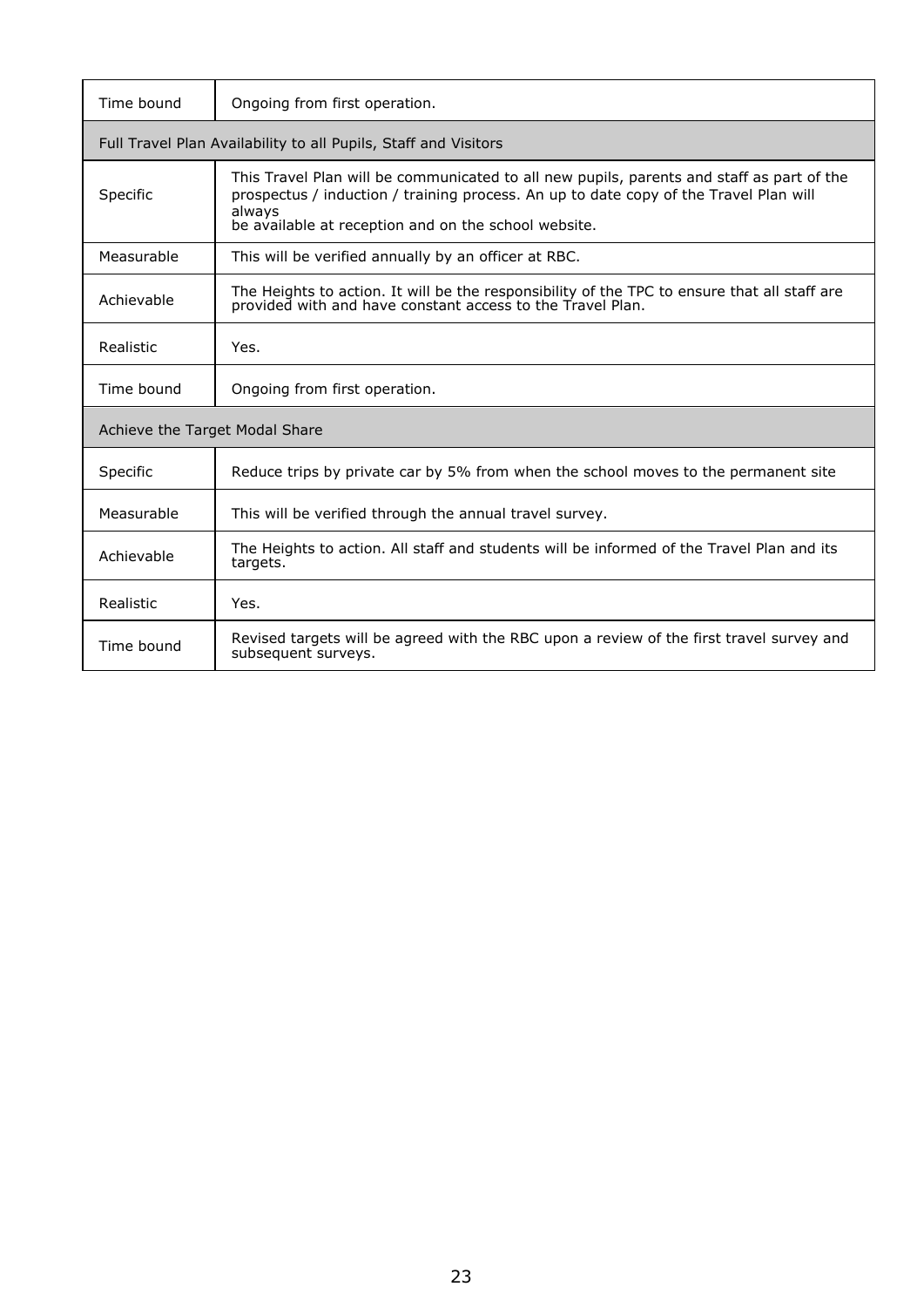#### **Appendix 6** Travel Plan Initiatives

<span id="page-23-0"></span>

| Monitoring                                                                                                                          | Review                                                       | Responsibility                    |
|-------------------------------------------------------------------------------------------------------------------------------------|--------------------------------------------------------------|-----------------------------------|
| Increase travel awareness amongst parents, staff and school community                                                               |                                                              |                                   |
| Carry out 'Travel to School survey' and analyse results                                                                             | 3 months after<br>occupation of new site                     | <b>TPC</b>                        |
| Publish the results of the 'Travel to School survey' on<br>the school website or newsletter                                         | Ongoing                                                      | TPC / Headteacher                 |
| Use the results of the 'Travel to School survey' to<br>identify where improvements to the school journey can<br>be made             | Annually                                                     | <b>TPC</b>                        |
| Have a clearer picture of pupils' routes to school                                                                                  | After Travel Survey                                          | <b>TPC</b>                        |
| Consult on the Draft Travel Plan                                                                                                    | After Travel Survey                                          | TPC / Headteacher /<br><b>RBC</b> |
| Formally adopt the Travel Plan                                                                                                      | $3 - 4$ months<br>after occupation of new<br>site            | TPC / Headteacher /<br><b>RBC</b> |
| Include Travel Plan in the school prospectus                                                                                        | Annually                                                     | TPC / Headteacher                 |
| Include<br>Travel<br>information<br>in new<br>starter's<br>packs                                                                    | Ongoing                                                      | TPC / Headteacher                 |
| Use the results of the Travel to School survey to ensure<br>targets are achieved and to set new targets                             | Annually                                                     | <b>TPC</b>                        |
| Annual feedback to pupils, parents and staff of results<br>of the Travel to School Survey                                           | Annually                                                     | <b>TPC</b>                        |
| School Travel Display/notice board                                                                                                  | <b>Updated Regularly</b>                                     | <b>TPC</b>                        |
| Increase travel awareness amongst pupils                                                                                            |                                                              |                                   |
| Assembly/class talks on Travel Plan progress                                                                                        | Ongoing                                                      | <b>TPC</b>                        |
| Plan sustainable travel activities and road safety<br>education into relevant curriculum                                            | Ongoing                                                      | TPC / Teachers                    |
| Include the school governors in the Travel Plan process                                                                             | Ongoing                                                      | TPC / Headteacher                 |
| Use the results of the Travel to School survey to ensure<br>targets are achieved and to set new targets                             | Annually                                                     | <b>TPC</b>                        |
| Encourage walking                                                                                                                   |                                                              |                                   |
| Participate in Walk to School weeks and other 'green<br>travel' campaigns                                                           | Annually                                                     | <b>TPC</b>                        |
| Introduce WOW initiatives with 'Walk on Wednesday' or<br>'Walk once a week', where all the school is actively<br>encouraged to walk | $0 - 6$<br>months<br>after<br>occupation of the new<br>site. | <b>TPC</b>                        |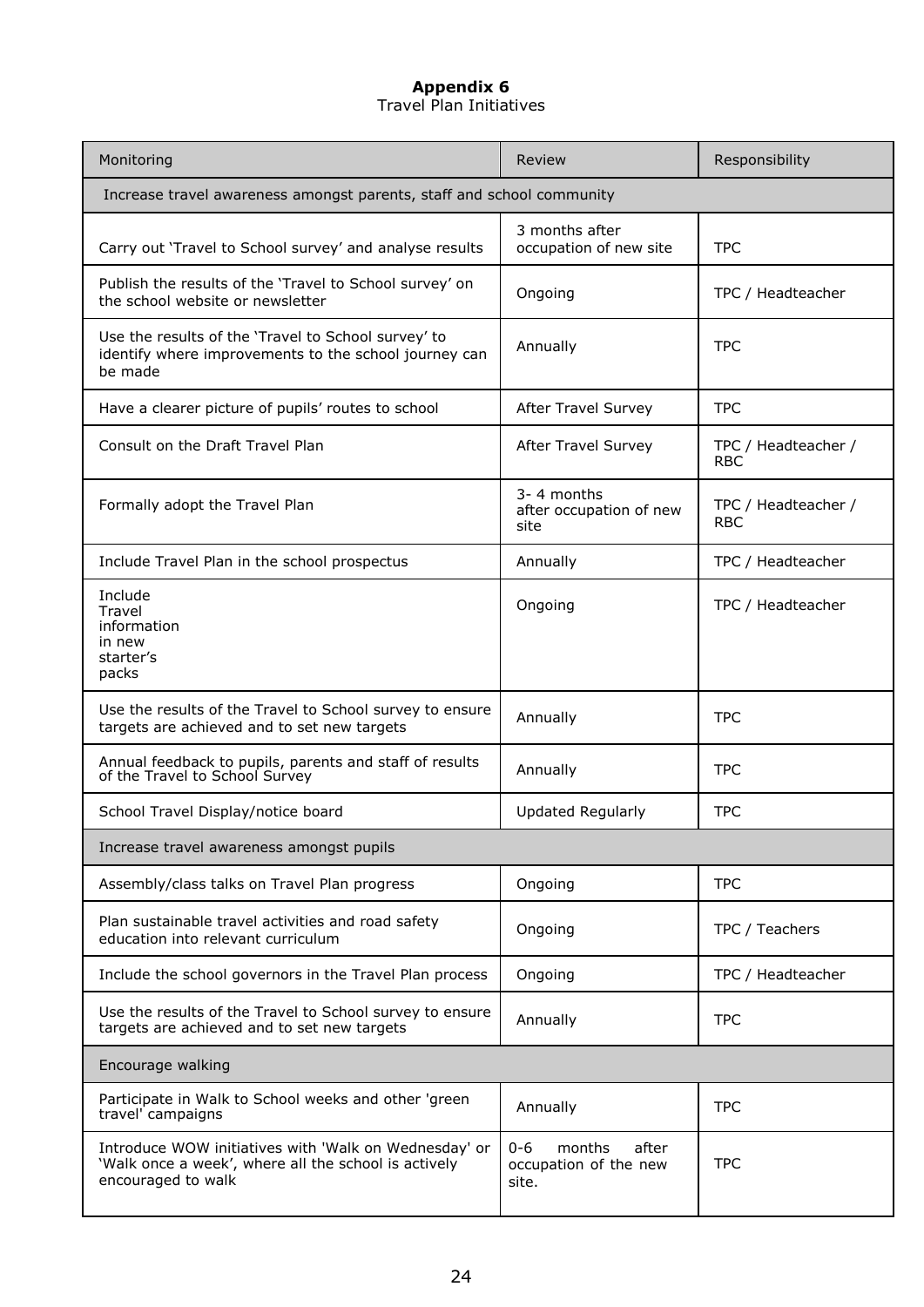| Review storage arrangements and facilities                                                                                                                                                     | Ongoing  | TPC / Headteacher |
|------------------------------------------------------------------------------------------------------------------------------------------------------------------------------------------------|----------|-------------------|
|                                                                                                                                                                                                |          |                   |
| Encourage Cycling                                                                                                                                                                              |          |                   |
| Assess adequacy of cycle storage facilities                                                                                                                                                    | Ongoing  | <b>TPC</b>        |
| Investigate need for a further cycle & Scooter parking<br>facilities                                                                                                                           | Annually | TPC / Headteacher |
| Continue to offer cycle training schemes                                                                                                                                                       | Ongoing  | TPC / Headteacher |
| Participation in Bike week                                                                                                                                                                     | Annually | <b>TPC</b>        |
| Promote cycle to work scheme for staff                                                                                                                                                         | Ongoing  | <b>TPC</b>        |
| Run a cycle bus initiative                                                                                                                                                                     | Ongoing  | <b>DR</b>         |
| Continue to campaign for cycle paths                                                                                                                                                           | Ongoing  | <b>TPC</b>        |
| Encourage sensible and safe car use                                                                                                                                                            |          |                   |
| Promote car sharing                                                                                                                                                                            | Ongoing  | <b>TPC</b>        |
| Promote and encourage safe parking                                                                                                                                                             | Ongoing  | <b>TPC</b>        |
| Monitor the use of parking                                                                                                                                                                     | Ongoing  | <b>TPC</b>        |
| Investigate possible driveway lending                                                                                                                                                          | Ongoing  | TPC / Headteacher |
| Investigate converting some of the staff car parking<br>spaces for car sharers                                                                                                                 | Ongoing  | <b>TPC</b>        |
| Regular reminders to pupils, parents and staff<br>regarding the parking restrictions at the school and on<br>the surrounding highway network and outline the<br>alternatives available to them | Ongoing  | Headteacher       |
| Improve safety on the school journey                                                                                                                                                           |          |                   |
| Teach pupils to recognise and manage risk and make<br>safer choices about healthy lifestyles, different<br>environments and travel                                                             | Ongoing  | TPC / Teachers    |
| Involve pupils in road safety campaigns e.g. designing<br>signs at school entrances with appropriate messages,<br>letters to parents and residents, bus operators                              | Ongoing  | TPC / Teachers    |
| Encourage bus use                                                                                                                                                                              |          |                   |
| Provide information on bus services                                                                                                                                                            | Ongoing  | <b>TPC</b>        |
| Encourage parents to use a bus to go on to work after<br>drop off                                                                                                                              | Ongoing  | <b>TPC</b>        |
|                                                                                                                                                                                                |          |                   |

| Monitoring                                | Review  | Responsibility |
|-------------------------------------------|---------|----------------|
| Communicate with bus operator as required | Ongoing | <b>TPC</b>     |